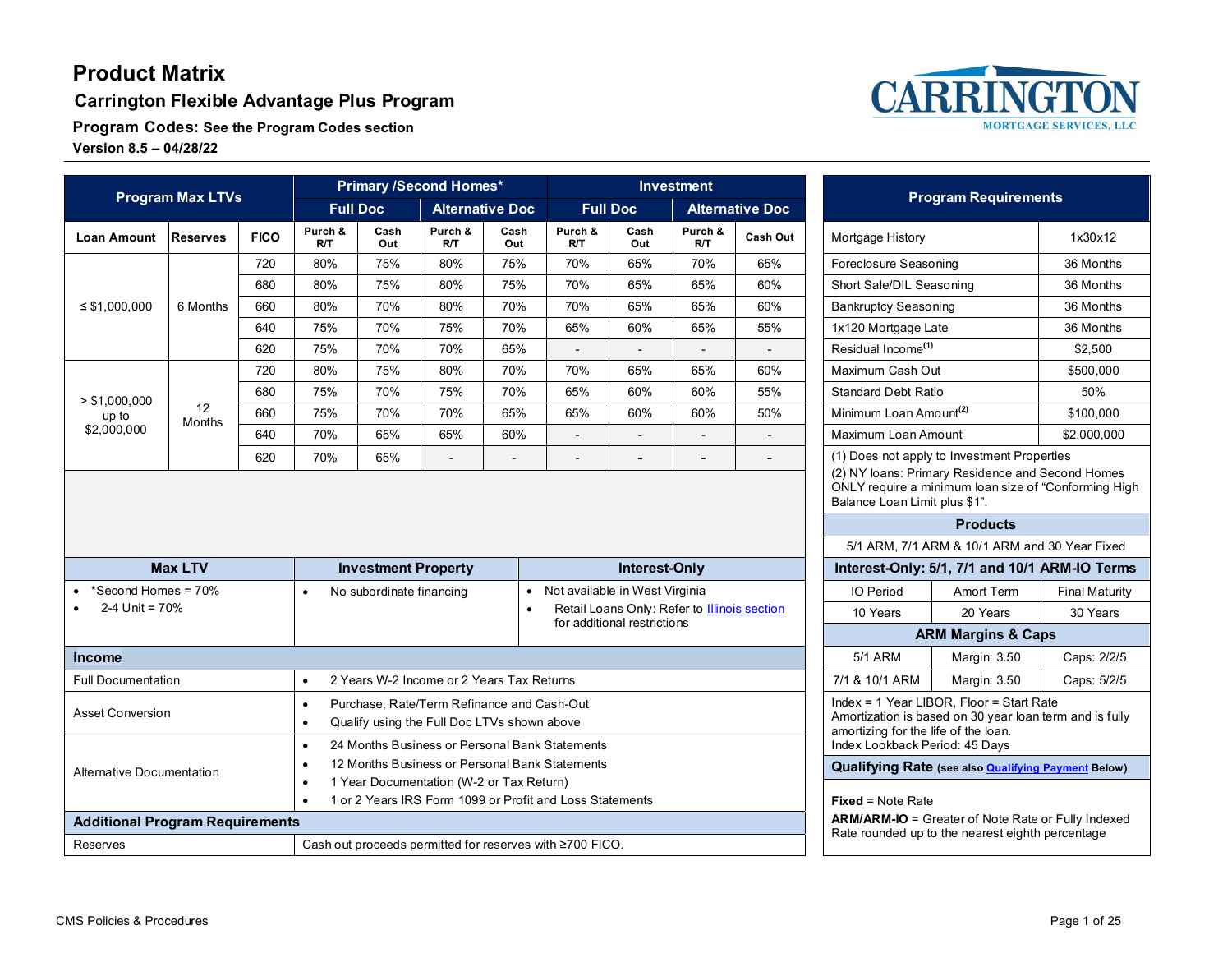**Carrington Flexible Advantage Plus Program**

**Program Codes: See the Program Codes section**



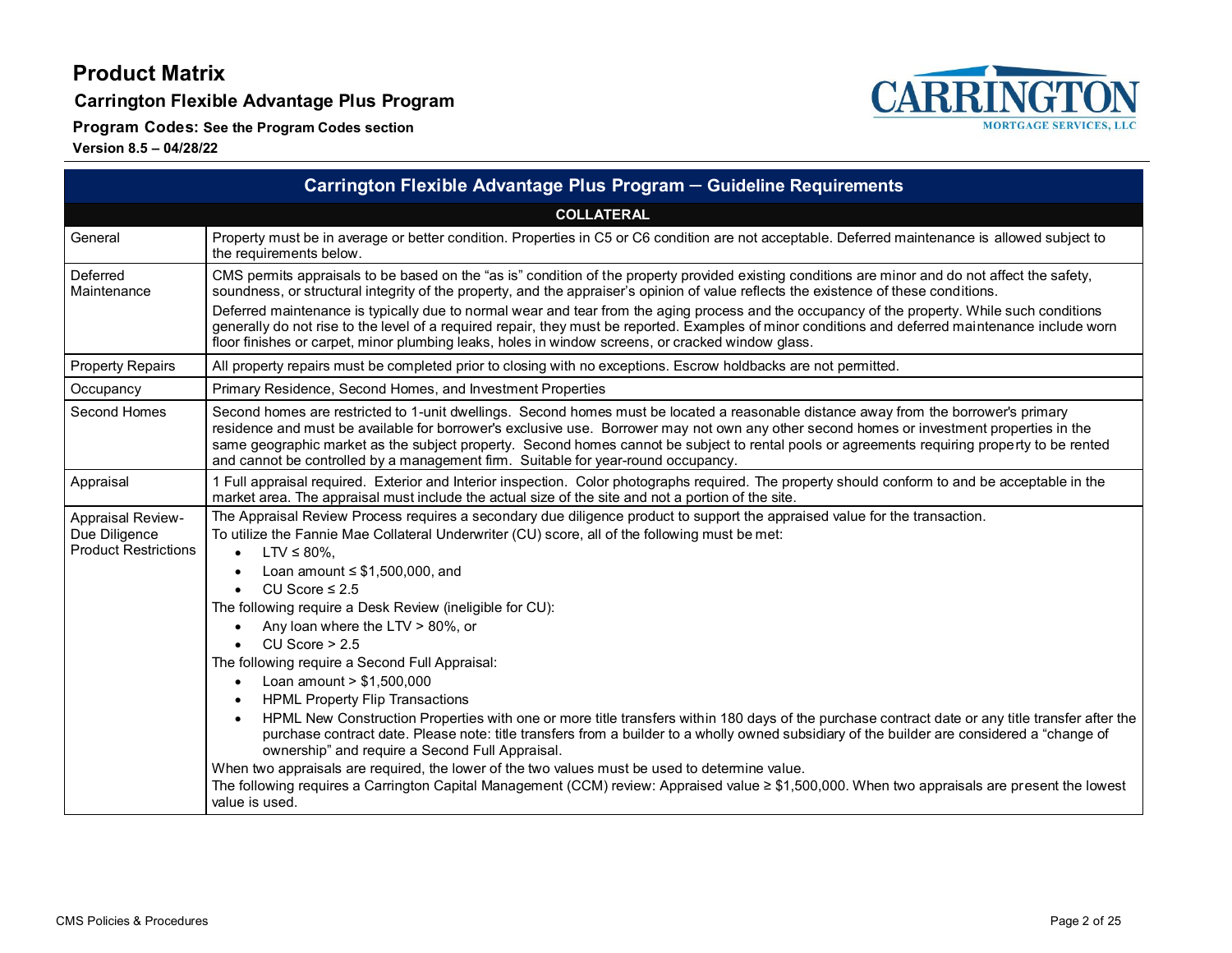**Carrington Flexible Advantage Plus Program**

**Program Codes: See the Program Codes section**



|                                                                                         | <b>COLLATERAL, continued</b>                                                                                                                                                                                                                                                                                                                                                                                                                                                                                                                                                                                                                                                                                                                                                                                                                                                                                                                                                                                                                                                                                                                                                                                                                                                                                                                                                                                                                                                                                                                                                   |  |  |
|-----------------------------------------------------------------------------------------|--------------------------------------------------------------------------------------------------------------------------------------------------------------------------------------------------------------------------------------------------------------------------------------------------------------------------------------------------------------------------------------------------------------------------------------------------------------------------------------------------------------------------------------------------------------------------------------------------------------------------------------------------------------------------------------------------------------------------------------------------------------------------------------------------------------------------------------------------------------------------------------------------------------------------------------------------------------------------------------------------------------------------------------------------------------------------------------------------------------------------------------------------------------------------------------------------------------------------------------------------------------------------------------------------------------------------------------------------------------------------------------------------------------------------------------------------------------------------------------------------------------------------------------------------------------------------------|--|--|
| <b>Appraisal Review-</b><br>Due Diligence<br><b>Product Restrictions</b><br>(continued) | Desk Reviews, Field Reviews, and Second Full Appraisals, when required, must be ordered from a CMS-approved AMC. A Second Full Appraisal<br>must be completed by a different AMC and a different, independent appraiser than the first appraisal. CMS reserves the right to request<br>additional appraisal products at our discretion based on review of the appraisal and loan file.<br>See Carrington Flexible Advantage Underwriting Guidelines for full details on the available review products.                                                                                                                                                                                                                                                                                                                                                                                                                                                                                                                                                                                                                                                                                                                                                                                                                                                                                                                                                                                                                                                                         |  |  |
| Appraisal Re-Use                                                                        | Re-use of an appraisal inspection report is not permitted. Appraisal inspections must be specific to the CMS loan transaction.                                                                                                                                                                                                                                                                                                                                                                                                                                                                                                                                                                                                                                                                                                                                                                                                                                                                                                                                                                                                                                                                                                                                                                                                                                                                                                                                                                                                                                                 |  |  |
| <b>Appraisal Updates</b>                                                                | Permitted. Follow guidelines and acceptable extension dates. The appraisal may be no older than 240 days at closing with an appraisal update.                                                                                                                                                                                                                                                                                                                                                                                                                                                                                                                                                                                                                                                                                                                                                                                                                                                                                                                                                                                                                                                                                                                                                                                                                                                                                                                                                                                                                                  |  |  |
| Condominiums                                                                            | All condominiums must have a valid project review along with a completed CMS Homeowners' Association Certification (Interlsland HOA<br>Questionnaire).<br>ATTACHED CONDOS: Appraisal must contain 2 comparable sales from subject's project in addition to the current comparable sale requirements.<br>See Carrington Flexible Advantage Underwriting Guidelines for condominium specifications.                                                                                                                                                                                                                                                                                                                                                                                                                                                                                                                                                                                                                                                                                                                                                                                                                                                                                                                                                                                                                                                                                                                                                                              |  |  |
| Footage                                                                                 | All Properties Square Minimum of 600 square feet of gross living area.                                                                                                                                                                                                                                                                                                                                                                                                                                                                                                                                                                                                                                                                                                                                                                                                                                                                                                                                                                                                                                                                                                                                                                                                                                                                                                                                                                                                                                                                                                         |  |  |
| <b>Eligible Property</b><br><b>Types</b>                                                | SFR, PUD, Townhome, Condominium, 2-4 Unit, Modular, Hobby Farms and Mixed-Use Properties.                                                                                                                                                                                                                                                                                                                                                                                                                                                                                                                                                                                                                                                                                                                                                                                                                                                                                                                                                                                                                                                                                                                                                                                                                                                                                                                                                                                                                                                                                      |  |  |
| Ineligible Property<br><b>Types</b>                                                     | Co-ops, Condotels, Non-Warrantable Condominiums, Manufactured, Unique properties, Leaseholds, Rural properties, Log Homes, Agriculturally<br>Zoned properties, Farms or Working/Income Producing Farms, Properties with active oil, gas, or mineral drilling, excavation, etc., Builder Model<br>Leaseback, Non-Conforming zoning regulations that prohibit rebuilding, Hawaiian properties in lava zones 1 and 2 and State-approved medical                                                                                                                                                                                                                                                                                                                                                                                                                                                                                                                                                                                                                                                                                                                                                                                                                                                                                                                                                                                                                                                                                                                                   |  |  |
|                                                                                         | Mixed Use Properties CMS will allow for mortgages that are secured by properties that have a business use in addition to their residential use, such as a property with<br>space set aside for a day care facility, a beauty or barber shop, or a doctor's office.<br>The following special eligibility criteria must be met:<br>The property must be a one-unit dwelling that the borrower occupies as a principal residence.<br>The borrower must be both the owner and the operator of the business.<br>The property must be primarily residential in nature.<br>The dwelling may not be modified in a manner that has an adverse impact on its marketability as a residential property.<br>The appraisal requirements for mixed-use properties must:<br>provide a detailed description of the mixed-use characteristics of the subject property;<br>indicate that the mixed use of the property is a legal, permissible use of the property under the local zoning requirements;<br>report any adverse impact on marketability and market resistance to the commercial use of the property;<br>report the market value of the property based on the residential characteristics, rather than of the business use or any special business-use<br>modifications that were made;<br>report that no modifications have been made that would adversely affect marketability<br>A confirmation of the appraiser's review will be performed by a Due Diligence (DD) firm. If the DD firm disagrees with the appraiser, DD findings will<br>take priority over appraiser findings. |  |  |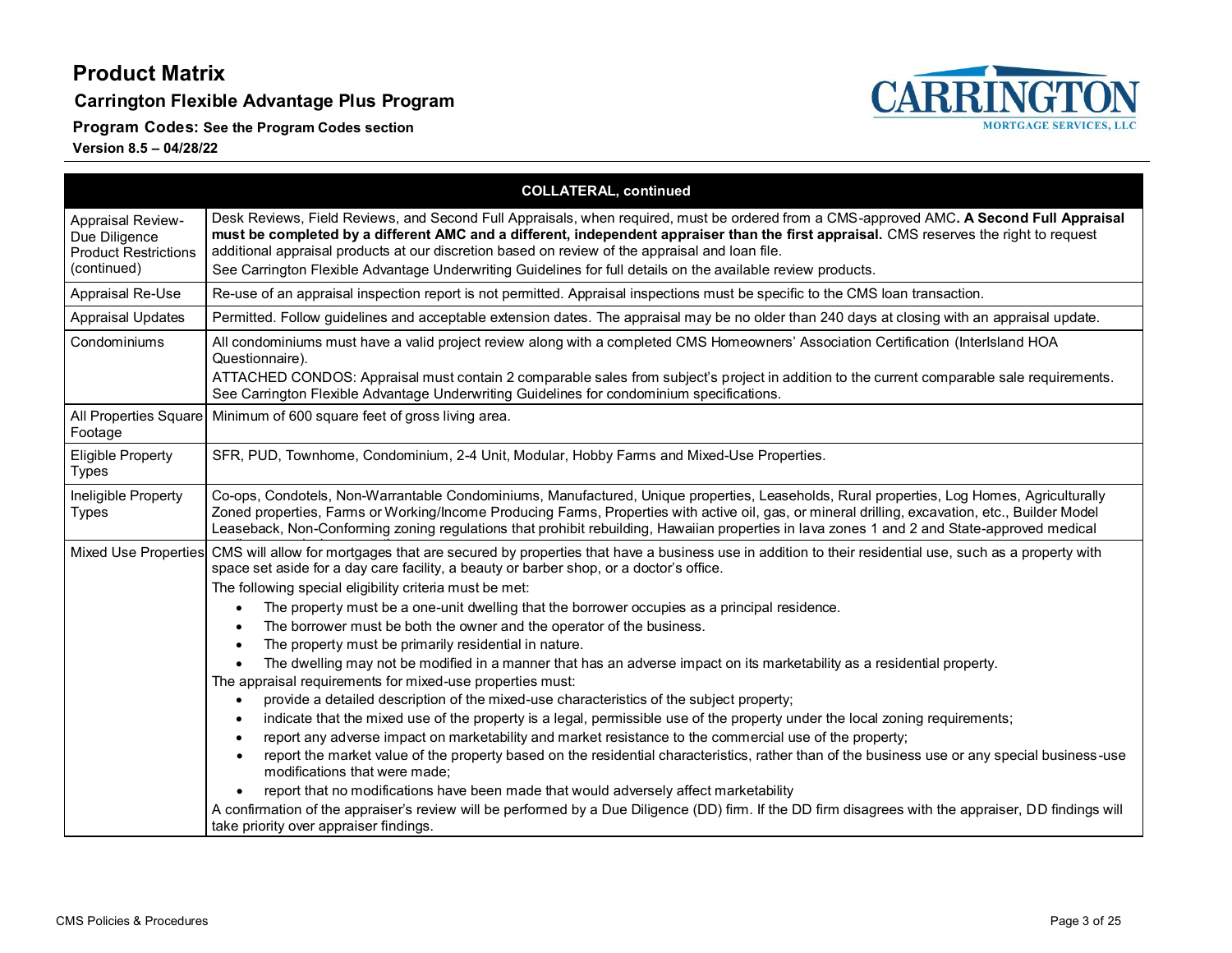**Carrington Flexible Advantage Plus Program**



**Program Codes: See the Program Codes section**

|                                                 | <b>COLLATERAL, continued</b>                                                                                                                                                                                                                                                                                                                                                                                                                                                                                                                                                                                                                                                                                                                                                                                                                                                                                                                                                                                                                                                                                           |
|-------------------------------------------------|------------------------------------------------------------------------------------------------------------------------------------------------------------------------------------------------------------------------------------------------------------------------------------------------------------------------------------------------------------------------------------------------------------------------------------------------------------------------------------------------------------------------------------------------------------------------------------------------------------------------------------------------------------------------------------------------------------------------------------------------------------------------------------------------------------------------------------------------------------------------------------------------------------------------------------------------------------------------------------------------------------------------------------------------------------------------------------------------------------------------|
| <b>Rural Property</b><br>Determination          | Rural properties are ineligible. Properties are considered rural if:<br>The Zip Code is contained in Exhibit A of the Guidelines, or<br>The appraiser indicates the subject Location as Rural in the Neighborhood section of the appraisal report.<br>$\bullet$                                                                                                                                                                                                                                                                                                                                                                                                                                                                                                                                                                                                                                                                                                                                                                                                                                                        |
| <b>Property Flipping</b>                        | Title transfers within 180 days are subject to additional requirements. See Carrington Flexible Advantage Underwriting Guidelines for specifications.                                                                                                                                                                                                                                                                                                                                                                                                                                                                                                                                                                                                                                                                                                                                                                                                                                                                                                                                                                  |
| Resale/Deed<br>Restrictions                     | Communities where the minimum age requirement is 55 are permitted.                                                                                                                                                                                                                                                                                                                                                                                                                                                                                                                                                                                                                                                                                                                                                                                                                                                                                                                                                                                                                                                     |
| Maximum Number of<br><b>Financed Properties</b> | There is no limit on the number of other properties borrowers may currently have financed. Second homes and Investment Properties require 2<br>months additional reserves for each additional financed property. Additional reserves are not required when the subject property is a primary<br>residence. See Carrington Flexible Advantage Underwriting Guidelines for additional requirements.                                                                                                                                                                                                                                                                                                                                                                                                                                                                                                                                                                                                                                                                                                                      |
| Maximum Acreage                                 | Primary & Second Homes: maximum 10 acres / Investment Properties: maximum 2 acres                                                                                                                                                                                                                                                                                                                                                                                                                                                                                                                                                                                                                                                                                                                                                                                                                                                                                                                                                                                                                                      |
|                                                 | <b>TYPES OF FINANCING</b>                                                                                                                                                                                                                                                                                                                                                                                                                                                                                                                                                                                                                                                                                                                                                                                                                                                                                                                                                                                                                                                                                              |
| <b>General Refinance</b><br>Requirements        | Rate/term refinance and cash-out refinance transactions are allowed.<br>Determining Loan-to-Value<br>If the subject property was purchased > 6 months and < 12 months from application date, the current appraised value can be used to determine loan-<br>to-value. Two full appraisals are required and the lower of the two values will determine the loan to value.<br>If the property was purchased $\leq 6$ months from application date, the lesser of the current appraisal value or previous purchase price plus documented<br>improvements (if any) must be used. The purchase settlement statement and any invoices for materials/labor will be required.<br>Refinances of Short Payoffs are only acceptable for CMS to CMS (Stanwich Portfolio) transactions.                                                                                                                                                                                                                                                                                                                                              |
| Rate & Term Refi /<br>Limited Cash Out          | No seasoning of first mortgage (no minimum number of payments required on current mortgage).<br>If owned less than 12 months but greater than 6 months, the current appraised value can be used to determine loan to value. Two full appraisals are<br>required and the lower of the two values will determine the loan to value.<br>If owned more than 12 months, (recorded date to application date of new loan), the LTV is based on the current appraised value.<br>Maximum cash in hand is the lessor of 2% of the principal of the new loan amount or \$2000.<br>Final Closing Disclosures or settlement statements required from any transaction within past 6 months.<br>If previous transaction was cash-out or if it combined a first and non-purchase money subordinate into a new first, loan to be coded cash out.<br>If new transaction combines a 1st and non-purchase money 2nd into a new 1st loan, it is considered cash out.<br>Must demonstrate there is a Benefit to the borrower by utilizing the CMS benefit to borrower form currently in use through Encompass for refinance<br>transactions. |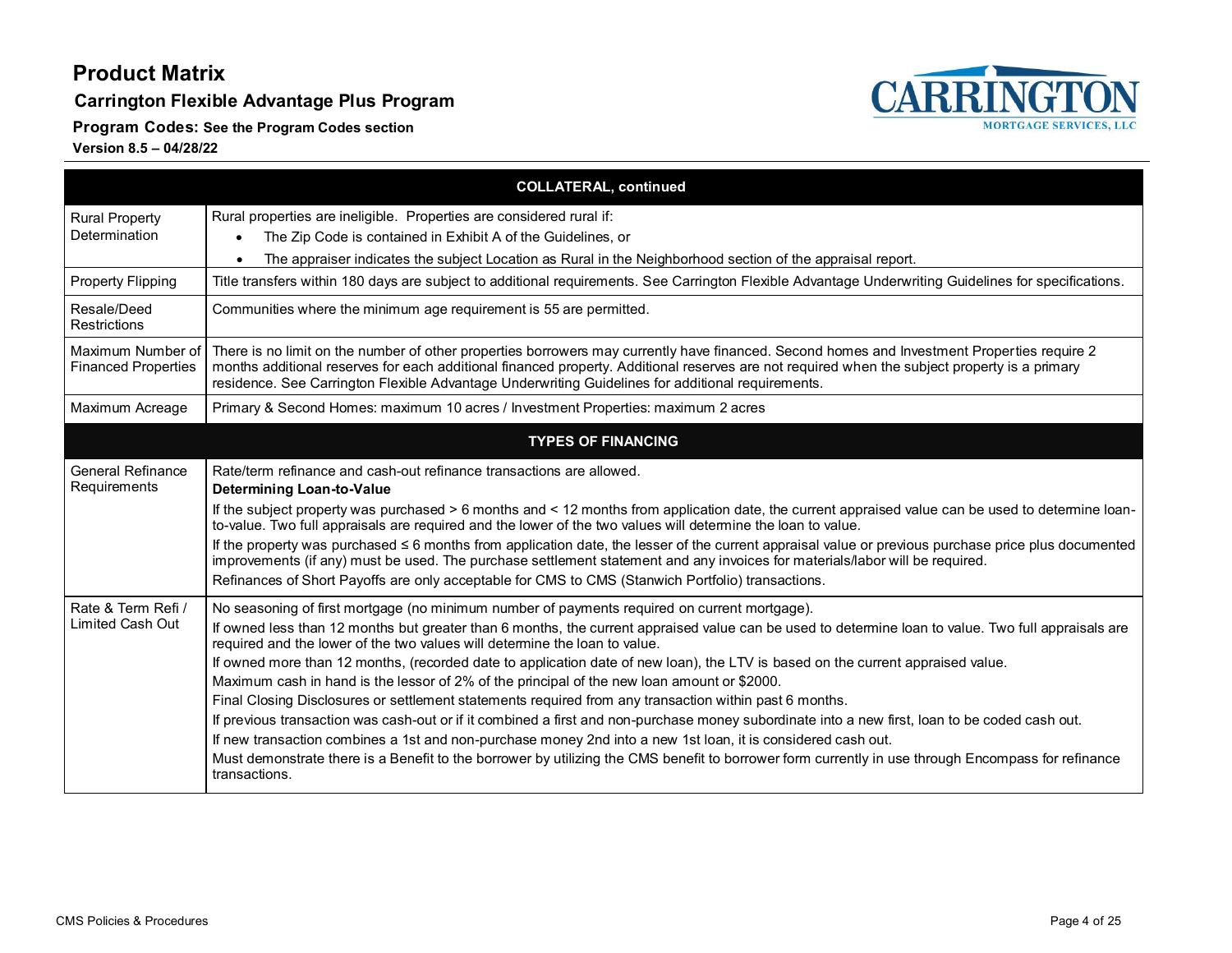**Carrington Flexible Advantage Plus Program**

**Program Codes: See the Program Codes section**



|                                 | <b>TYPES OF FINANCING, Continued</b>                                                                                                                                                                                                                                                                                                                                                                                                                                                                                                                                                                                                                                  |  |  |  |
|---------------------------------|-----------------------------------------------------------------------------------------------------------------------------------------------------------------------------------------------------------------------------------------------------------------------------------------------------------------------------------------------------------------------------------------------------------------------------------------------------------------------------------------------------------------------------------------------------------------------------------------------------------------------------------------------------------------------|--|--|--|
| Listed For Sale or<br>Purchase  | To be eligible for either a rate/term or a cash-out refinance, the subject property must be taken off the market on or before application date, provide<br>a letter of explanation for the MLS listing and statement of intent to retain the property for 12 months after closing. For cash-out transactions, if the<br>subject property was listed for sale in the 6 months prior to application date, a 10% LTV reduction from the maximum available for the specific<br>transaction is required. The lesser of the most recent list price or the current appraised value should be used to determine loan-to-value<br>for both rate/term or cash-out transactions. |  |  |  |
| Cash-out Refinance              | For all cash-out refinance transactions: a signed letter from the borrower disclosing the purpose of the cash-out must be obtained. At least one<br>borrower must have been on title a minimum of six (6) months prior to the new note date and a minimum of 6 months must have elapsed since the<br>most recent mortgage transaction on the subject property (either the original purchase transaction or subsequent refinance). Note date to note<br>date is used to calculate the 6 months.                                                                                                                                                                        |  |  |  |
|                                 | For cash-out refinance transactions where the property is currently vested in a trust or LLC, the borrowers must have owned the property in the name<br>of the trust or LLC for at least six (6) months prior to closing.                                                                                                                                                                                                                                                                                                                                                                                                                                             |  |  |  |
|                                 | Note: Properties removed from a Trust or LLC are not required to meet the seasoning requirements if the property moves from the Trust to the owner<br>of Trust or the LLC to the owner of LLC. Minimum fifty-percent (50%) ownership of the LLC is required.                                                                                                                                                                                                                                                                                                                                                                                                          |  |  |  |
|                                 | There is no waiting period if the borrower was legally awarded the property through divorce, separation, or dissolution of a domestic partnership.                                                                                                                                                                                                                                                                                                                                                                                                                                                                                                                    |  |  |  |
| Cash Out                        | Maximum Amount: \$500,000<br>Cash out may be used to pay off debt for qualifying. Cash out proceeds permitted for reserves with ≥ 700 FICO.                                                                                                                                                                                                                                                                                                                                                                                                                                                                                                                           |  |  |  |
| All Refinances                  | All refinance transactions must have Net Tangible Benefit to Borrower.                                                                                                                                                                                                                                                                                                                                                                                                                                                                                                                                                                                                |  |  |  |
| Construction-to-Perm            | Not permitted                                                                                                                                                                                                                                                                                                                                                                                                                                                                                                                                                                                                                                                         |  |  |  |
| Texas A(6)<br>Refinances        | Permitted. Refer to Carrington Flexible Advantage Program Guidelines and Texas Home Equity section below for full details.<br>Not Permitted for Interest Only                                                                                                                                                                                                                                                                                                                                                                                                                                                                                                         |  |  |  |
| <b>Texas Conversion</b>         | To convert (refinance) a Texas 50(a)(6) loan to a Rate/Term loan the following are required:                                                                                                                                                                                                                                                                                                                                                                                                                                                                                                                                                                          |  |  |  |
| (Refinance)                     | Existing Texas 50(a)(6) loan must be seasoned for at least 12 months at time of closing                                                                                                                                                                                                                                                                                                                                                                                                                                                                                                                                                                               |  |  |  |
| Transactions                    | Borrower(s) must be provided a copy of Notice Concerning Refinance of Existing Home Equity Loan to Non-Home Equity Loan Under<br>Section 50(f)(2) disclosure                                                                                                                                                                                                                                                                                                                                                                                                                                                                                                          |  |  |  |
|                                 | Borrower(s) must receive disclosure within 3 business days of application and 12 calendar days prior to consummation                                                                                                                                                                                                                                                                                                                                                                                                                                                                                                                                                  |  |  |  |
|                                 | Maximum 80% LTV/CLTV                                                                                                                                                                                                                                                                                                                                                                                                                                                                                                                                                                                                                                                  |  |  |  |
|                                 | No cash out permitted                                                                                                                                                                                                                                                                                                                                                                                                                                                                                                                                                                                                                                                 |  |  |  |
|                                 | Not Permitted for Interest Only<br>$\bullet$                                                                                                                                                                                                                                                                                                                                                                                                                                                                                                                                                                                                                          |  |  |  |
| Secondary Financing<br>- Payoff | Allowed                                                                                                                                                                                                                                                                                                                                                                                                                                                                                                                                                                                                                                                               |  |  |  |
| <b>Secondary Financing</b>      | Allowed for Primary Residence and Second Home. Not permitted on Investment Properties.                                                                                                                                                                                                                                                                                                                                                                                                                                                                                                                                                                                |  |  |  |
| <b>Subordination</b>            | Maximum 90% CLTV (Institutional seconds only) Refer to Carrington Flexible Advantage Program Guidelines for additional information regarding<br>Secondary/Subordinate Financing.                                                                                                                                                                                                                                                                                                                                                                                                                                                                                      |  |  |  |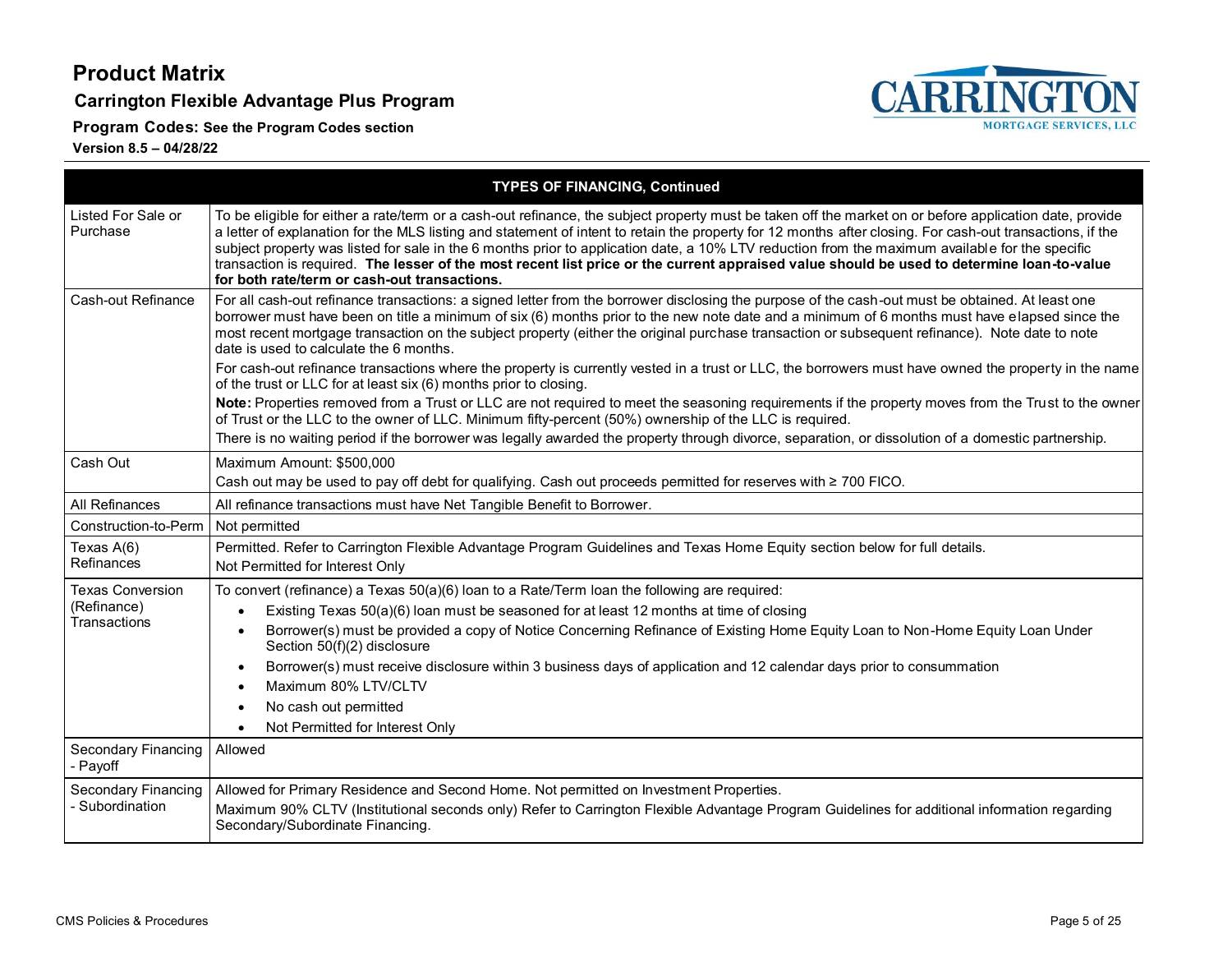#### **Carrington Flexible Advantage Plus Program**

**Program Codes: See the Program Codes section**



|                                            | <b>CREDIT</b>                                                                                                                                                                                                                                                                                                                       |
|--------------------------------------------|-------------------------------------------------------------------------------------------------------------------------------------------------------------------------------------------------------------------------------------------------------------------------------------------------------------------------------------|
| Minimum Credit<br>History - Primary        | Standard Credit: 3 tradelines reporting for 12+ months with activity in last 12 months OR 2 tradelines reporting for 24+ months with activity in last 12<br>months 0X60 for most recent 12 months                                                                                                                                   |
| Wage-earner                                | Trade lines must meet the following: The credit line must be reflected on the borrower's credit report                                                                                                                                                                                                                              |
| Requirements                               | The account must have activity in the past 12 months and may be open or closed<br>$\bullet$                                                                                                                                                                                                                                         |
|                                            | Tradelines used to qualify may not exceed 0x60 in the most recent 12 months<br>$\bullet$                                                                                                                                                                                                                                            |
|                                            | An acceptable 12- or 24-month housing history not reporting on credit may also be used as a tradeline<br>$\bullet$                                                                                                                                                                                                                  |
|                                            | Credit lines on which the borrower is not obligated to make payments are not acceptable for establishing a minimum history. e.g., loans in a<br>deferment period, collection or charged-off accounts, accounts discharged through bankruptcy, and authorized user accounts.                                                         |
| <b>Limited Tradelines</b>                  | Not permitted                                                                                                                                                                                                                                                                                                                       |
| <b>Disputed Tradelines</b>                 | Borrowers are not required to remove disputed tradelines from their credit report regardless of the number of accounts or the amounts.                                                                                                                                                                                              |
|                                            | A disputed account is not a waiver of the debt from consideration in underwriting. Disputed accounts must meet the guideline requirements for<br>collections and/or charge off status unless there is documentation provided of a bonafide dispute such as a police report due to fraud or theft.                                   |
| Non-Traditional Credit Not permitted       |                                                                                                                                                                                                                                                                                                                                     |
| Qualifying FICO                            | The FICO of the Primary Wage Earner which will be the score used for grading and pricing. Primary wage-earner may be an occupying or non-<br>occupying co-borrower.                                                                                                                                                                 |
| Rapid Rescore                              | Permitted. See Underwriting Guidelines for additional requirements.                                                                                                                                                                                                                                                                 |
| Mortgage/Rental<br>History                 | Mortgage and rental payments not reflected on the original credit report must be documented via an institutional Verification of Rent or Verification of<br>Mortgage (VOR/VOM). A combined total of all late mortgage and rental payments in the past 12 months must be used to determine the housing<br>history for all borrowers. |
|                                            | If the borrower is making payments to an individual or interested party, 12 months of cancelled checks or bank statements must be obtained. A<br>VOR/VOM is not required but may be requested for clarification.                                                                                                                    |
|                                            | All mortgages and rental payments should be current at time of closing. If the credit report or VOR/VOM reflects a past-due status, updated<br>documentation is required to verify account is current.                                                                                                                              |
|                                            | Borrowers with no housing history or less than 12 months housing history are permitted. Refer to Carrington Flexible Advantage Underwriting<br>Guidelines for full details.                                                                                                                                                         |
| Forbearance Due to<br><b>FEMA Disaster</b> | CMS will permit forbearance only in cases of a FEMA Disaster Declaration. Documentation from the servicer must be obtained and the cause outside<br>the disaster (i.e. loss of work, damage, etc.) must be cured and documented (i.e. back to work and able to meet ability-to-repay (ATR) requirements).                           |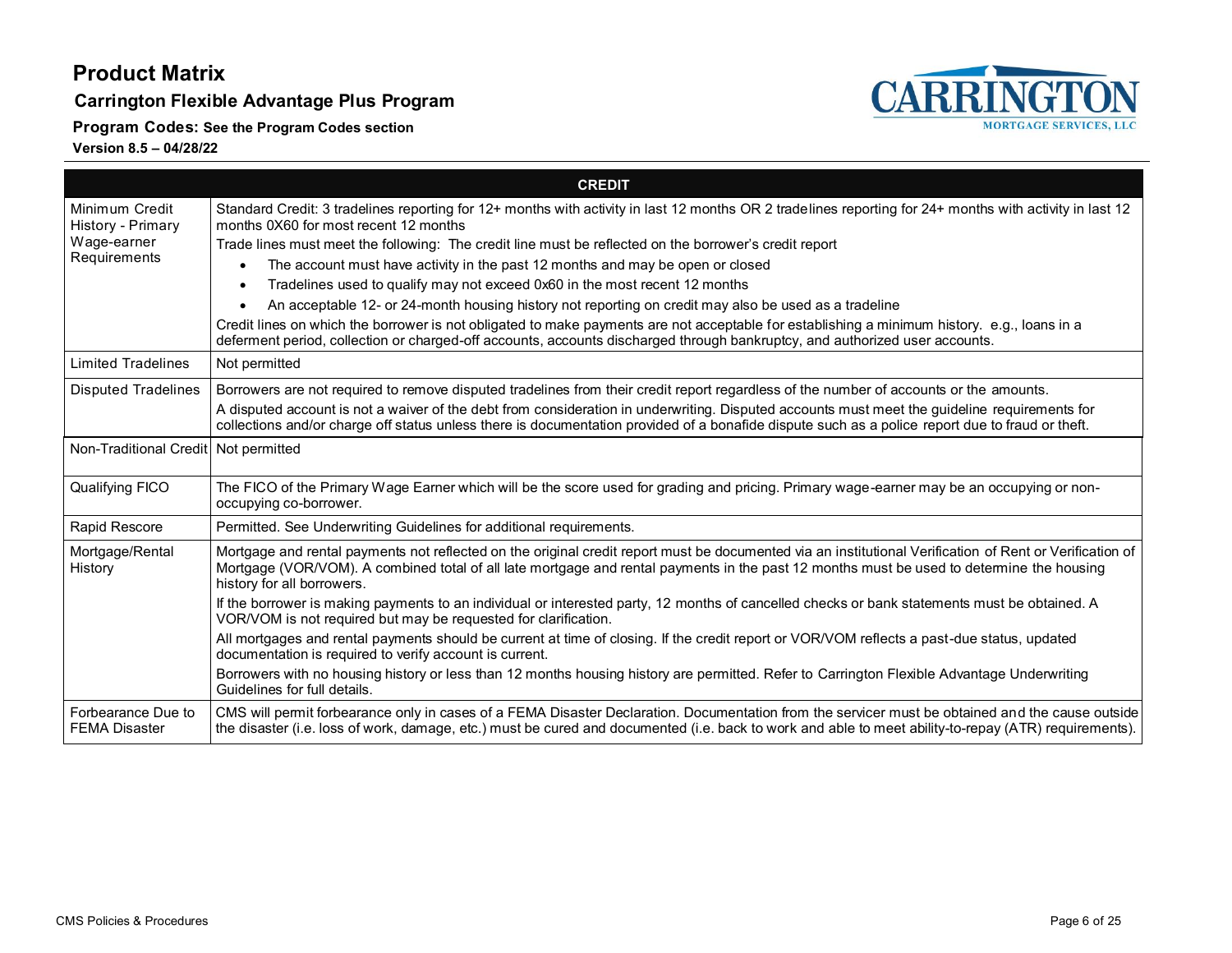**Carrington Flexible Advantage Plus Program**

**CARRI NGTON MORTGAGE SERVICES, LLC** 

**Program Codes: See the Program Codes section**

|                                    | <b>CREDIT, continued</b>                                                                                                                                                                                                                                                                                                                                                                                                                                                                                                                                                                                                                                                                                                                                                                                                                                            |  |  |  |
|------------------------------------|---------------------------------------------------------------------------------------------------------------------------------------------------------------------------------------------------------------------------------------------------------------------------------------------------------------------------------------------------------------------------------------------------------------------------------------------------------------------------------------------------------------------------------------------------------------------------------------------------------------------------------------------------------------------------------------------------------------------------------------------------------------------------------------------------------------------------------------------------------------------|--|--|--|
| Late Payments after<br>Forbearance | The forbearance may be resolved through one of the following two options:                                                                                                                                                                                                                                                                                                                                                                                                                                                                                                                                                                                                                                                                                                                                                                                           |  |  |  |
|                                    | 1. Remove the disaster forbearance status and reinstate the mortgage by making a lump-sum payment to bring the mortgage current. The impact of<br>any lump sum payment must be considered in the asset analysis. Funds may not be borrowed for the purpose of a full reinstatement after the date of<br>the loan application. Or                                                                                                                                                                                                                                                                                                                                                                                                                                                                                                                                    |  |  |  |
|                                    | 2. Complete three (3) regular monthly payments after an approved loss mitigation option with the current servicer, such as a repayment plan, payment<br>deferral, or trial payments for a loan modification. Any remaining balance due after three timely payments are made pursuant to a loss mitigation<br>option may be included in a rate and term or cash out refinance.                                                                                                                                                                                                                                                                                                                                                                                                                                                                                       |  |  |  |
|                                    | Borrowers who have missed payments pursuant to a disaster forbearance must provide documentation of acceptable resolution of any hardship.<br>Missed mortgage payments during the period of a disaster forbearance will not be deemed as "late" payments for the purpose of establishing eligibility<br>or credit grade, provided the forbearance is documented per the requirements above. Missed mortgage payments after termination of the<br>forbearance plan or during an approved loss mitigation option will be considered late for the purposes of establishing eligibility and graded<br>accordingly. A borrower who experiences a Housing Event, including foreclosure, short sale, or deed-in-lieu of foreclosure after a forbearance must<br>continue to meet all program guidelines related to Housing Events, including seasoning and credit grading. |  |  |  |
| Late Payments                      | Rolling Late Payments: Rolling late payments are not considered a single event. Each occurrence of a contractual delinquency is considered<br>individually for loan eligibility.                                                                                                                                                                                                                                                                                                                                                                                                                                                                                                                                                                                                                                                                                    |  |  |  |
|                                    | Past Due Accounts: Past due consumer debts can be no more than 30 days past due at time of closing unless the past due consumer debt will be<br>paid off at closing. For mortgage late payment requirements refer to Mortgage/Rental History above.                                                                                                                                                                                                                                                                                                                                                                                                                                                                                                                                                                                                                 |  |  |  |
| Bankruptcy                         | Minimum 36 months seasoning since discharged/dismissed for all Chapter 7, Chapter 11 and Chapter 13 bankruptcies.                                                                                                                                                                                                                                                                                                                                                                                                                                                                                                                                                                                                                                                                                                                                                   |  |  |  |
| <b>Housing Events</b>              | Minimum 36 months seasoning since event. Housing events include short sale, foreclosure, deed-in-lieu, modification, or 1x120 mortgage late. See<br>Carrington Flexible Advantage Underwriting Guidelines for details on when a modification is classified as a housing event.                                                                                                                                                                                                                                                                                                                                                                                                                                                                                                                                                                                      |  |  |  |
| Collections/Charge<br>Offs         | The following accounts may remain open:                                                                                                                                                                                                                                                                                                                                                                                                                                                                                                                                                                                                                                                                                                                                                                                                                             |  |  |  |
|                                    | Collections and charge-offs < 24 months old with a maximum cumulative balance of \$2,000<br>$\bullet$                                                                                                                                                                                                                                                                                                                                                                                                                                                                                                                                                                                                                                                                                                                                                               |  |  |  |
|                                    | Collections and charge-offs $\geq 24$ months old with a maximum of \$2,500 per occurrence<br>$\bullet$                                                                                                                                                                                                                                                                                                                                                                                                                                                                                                                                                                                                                                                                                                                                                              |  |  |  |
|                                    | Collections and charge-offs that have passed beyond the statute of limitation for that state (supporting documentation required)<br>$\bullet$                                                                                                                                                                                                                                                                                                                                                                                                                                                                                                                                                                                                                                                                                                                       |  |  |  |
|                                    | All medical collections<br>$\bullet$                                                                                                                                                                                                                                                                                                                                                                                                                                                                                                                                                                                                                                                                                                                                                                                                                                |  |  |  |
|                                    | Collections and charge-off balances exceeding the amounts listed above must be paid in full under the Carrington Flexible Advantage Plus<br>Program.                                                                                                                                                                                                                                                                                                                                                                                                                                                                                                                                                                                                                                                                                                                |  |  |  |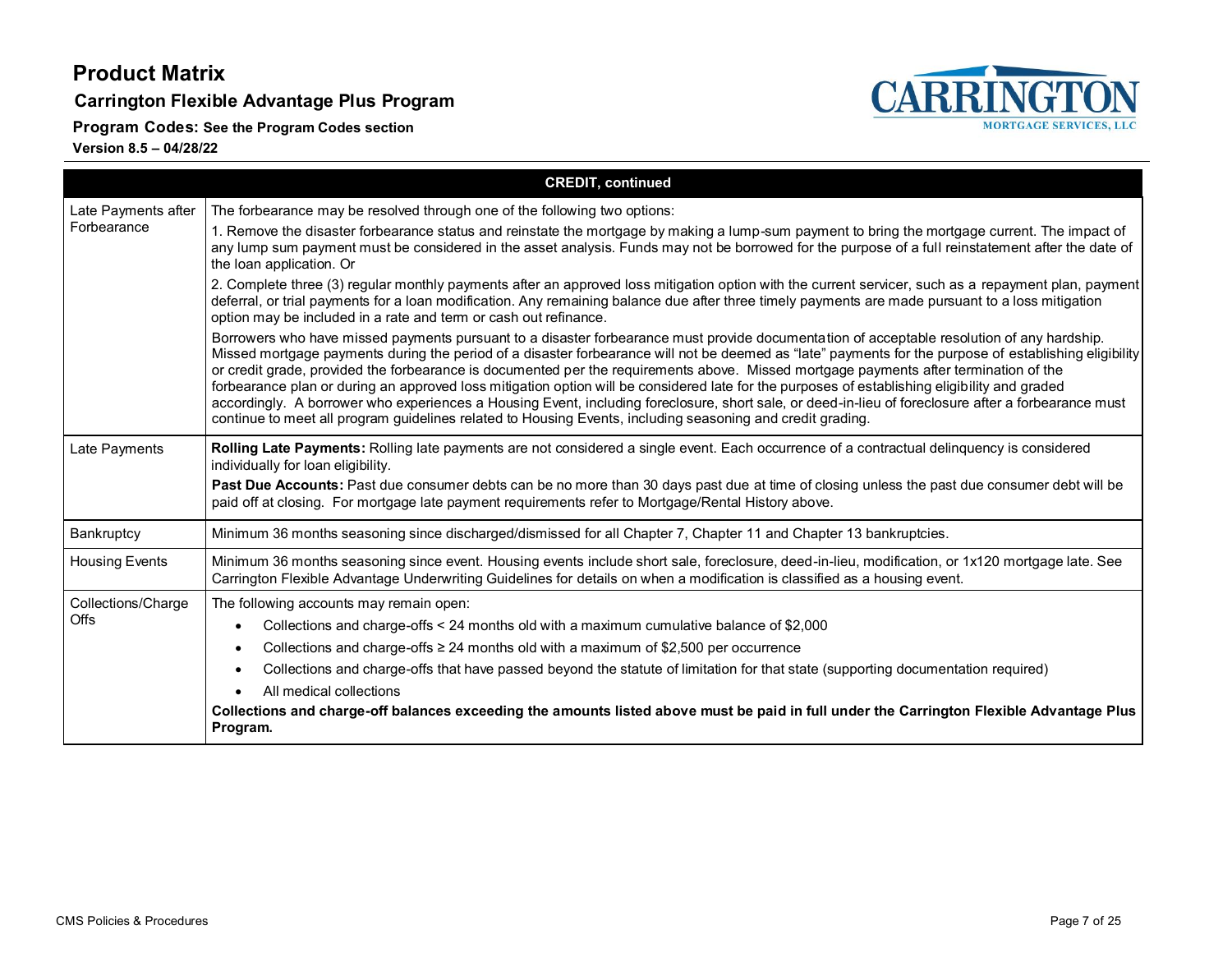**Carrington Flexible Advantage Plus Program**



**Program Codes: See the Program Codes section**

|                       | <b>CREDIT, continued</b>                                                                                                                                                                                                                                                                                                                                                                                                                                                                                                                                                                                    |
|-----------------------|-------------------------------------------------------------------------------------------------------------------------------------------------------------------------------------------------------------------------------------------------------------------------------------------------------------------------------------------------------------------------------------------------------------------------------------------------------------------------------------------------------------------------------------------------------------------------------------------------------------|
| Judgments/Liens       | Judgments and tax liens must be paid off prior to or at closing, unless the requirements listed below are met. Adverse credit that will impact title must<br>be paid in full as title must insure our lien position without exception.                                                                                                                                                                                                                                                                                                                                                                      |
|                       | Court-ordered judgments may remain open when all of the following requirements are met:                                                                                                                                                                                                                                                                                                                                                                                                                                                                                                                     |
|                       | A copy of the repayment agreement is obtained;                                                                                                                                                                                                                                                                                                                                                                                                                                                                                                                                                              |
|                       | A minimum of 3 months has elapsed on the plan and evidence of timely payments for the most recent 3 months is provided; and                                                                                                                                                                                                                                                                                                                                                                                                                                                                                 |
|                       | The maximum payment required under the plan is included in the debt-to-income ratio.                                                                                                                                                                                                                                                                                                                                                                                                                                                                                                                        |
|                       | Outstanding tax liens may remain open on purchase transactions only (additional LTV reductions may be required based on the size of the lien). All of<br>the following requirements must be met:                                                                                                                                                                                                                                                                                                                                                                                                            |
|                       | A copy of the repayment agreement is obtained;<br>$\bullet$                                                                                                                                                                                                                                                                                                                                                                                                                                                                                                                                                 |
|                       | A minimum of 3 months has elapsed on the plan and evidence of timely payments for the most recent 3 months is provided;                                                                                                                                                                                                                                                                                                                                                                                                                                                                                     |
|                       | The maximum payment required under the plan is included in the debt-to-income ratio; and                                                                                                                                                                                                                                                                                                                                                                                                                                                                                                                    |
|                       | The title company must provide written confirmation confirming (a) the title company is aware of the outstanding tax lien, and (b) there is no<br>$\bullet$<br>impact to first lien position.                                                                                                                                                                                                                                                                                                                                                                                                               |
| <b>IRS Taxes Owed</b> | For IRS taxes owed and no lien is present all of the following requirements must be met:                                                                                                                                                                                                                                                                                                                                                                                                                                                                                                                    |
| (No Lien)             | A copy of the repayment agreement is obtained;<br>$\bullet$                                                                                                                                                                                                                                                                                                                                                                                                                                                                                                                                                 |
|                       | A minimum of 3 months has elapsed on the plan and evidence of timely payments for the most recent 3 months is provided;<br>٠                                                                                                                                                                                                                                                                                                                                                                                                                                                                                |
|                       | The maximum payment required under the plan is included in the debt-to-income ratio.                                                                                                                                                                                                                                                                                                                                                                                                                                                                                                                        |
| Minimum FICO          | The primary wage-earner score is used as the Representative Credit Score for each loan. The primary wage-earner must have a valid score from at<br>least 2 of the following 3 agencies: Experian (FICO), Trans Union (Empirica), and Equifax (Beacon). Only scores from these agencies are<br>acceptable. Additional borrowers on the loan must have at least one valid score of 620 or greater.                                                                                                                                                                                                            |
|                       | To determine the Representative Credit Score for the primary wage-earner, select the middle score when 3 agency scores are provided and the<br>lower score when only 2 agency scores are provided.                                                                                                                                                                                                                                                                                                                                                                                                          |
| Minimum Payment       | Use the greater of \$10 or 5% of balance for revolving accounts if payment not reporting. Include all revolving payments regardless of the number of<br>payments remaining. Revolving accounts are allowed to be paid off prior to or at closing in order to exclude the payment from the debt ratio.<br>Revolving accounts do not have to be closed to exclude the payment from the debt ratio. For 30-day accounts/accounts paid in full on a monthly<br>basis (i.e.: American Express), use 5% of the outstanding balance unless borrower has sufficient liquid assets verified to pay the full balance. |
|                       | Installment payments may be excluded with 10 or less payments remaining, except for car leases. Installment debts can be paid down to meet the<br>10 payments. If the excluded payment is 5% or more of the borrower's qualifying income, the underwriter must review the transaction for ability to<br>repay.                                                                                                                                                                                                                                                                                              |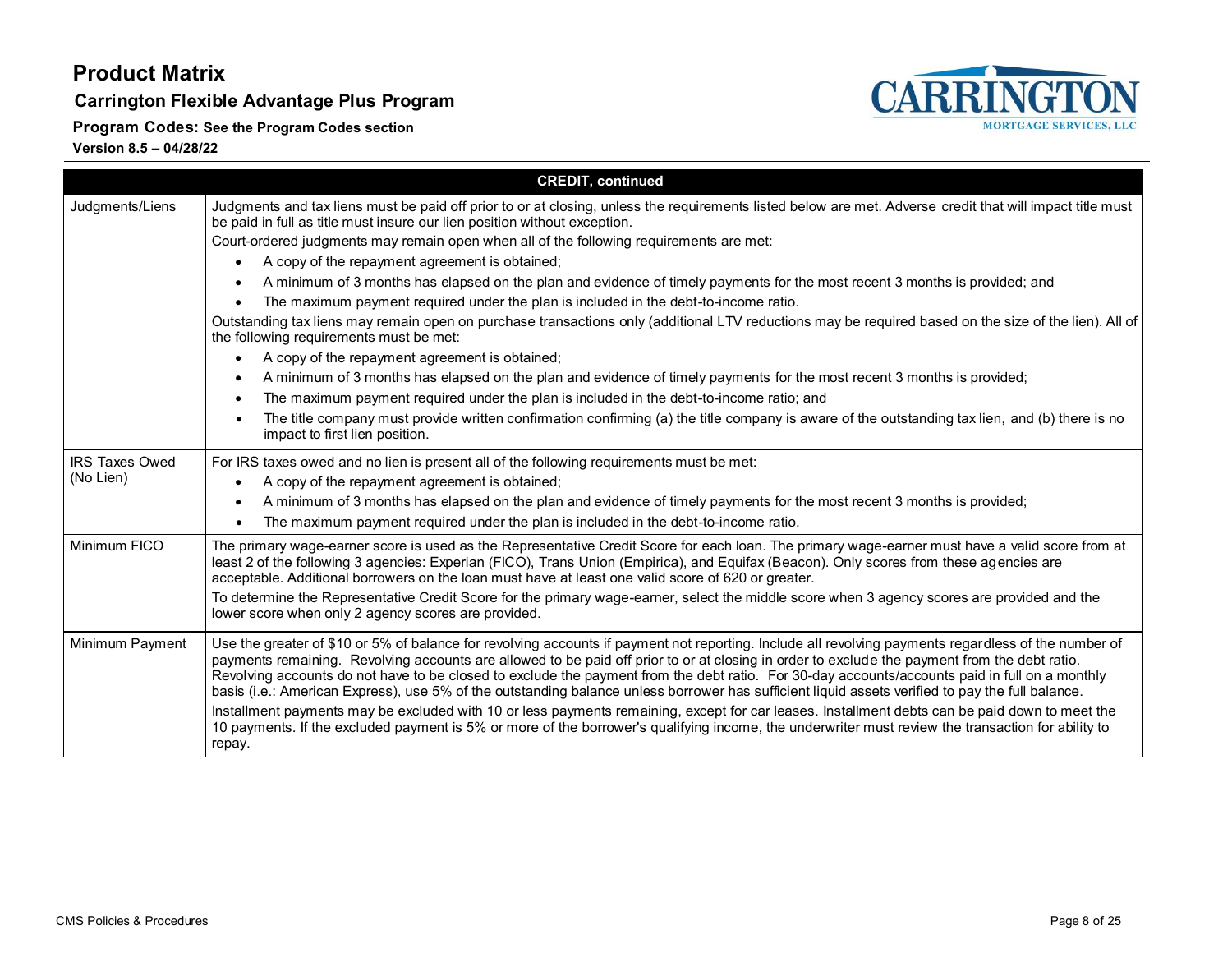**Carrington Flexible Advantage Plus Program**

**Program Codes: See the Program Codes section**



|                                 | <b>INCOME/ASSETS</b>                                                                                                                                                                                                                                                                                                                                                                                                                                                                                                                                     |
|---------------------------------|----------------------------------------------------------------------------------------------------------------------------------------------------------------------------------------------------------------------------------------------------------------------------------------------------------------------------------------------------------------------------------------------------------------------------------------------------------------------------------------------------------------------------------------------------------|
| Employment                      | All borrowers must have a 2 year employment history. Borrowers should provide a signed, written letter of explanation for any employment gaps that<br>exceed 30 days in the most recent 12-month period, or that exceed 60 days in months 13-24. Borrowers newly employed are allowed with<br>documentation showing the borrower was previously in school or a training program and borrower is now employed in that line of work.                                                                                                                       |
| Income                          | Paystub(s) covering the most recent 30-day period providing year-to-date earnings at approval date. E.g. paid weekly = 4 paystubs, Bi-weekly/semi-<br>monthly $= 2$ paystubs.                                                                                                                                                                                                                                                                                                                                                                            |
| <b>Bank Statement</b><br>Income | Loans utilizing bank statement documentation for income will not require a 4506-C form to be signed or processed for transcripts. When a file has<br>mixed income (W-2 wage earner income) combined with the bank statement income option, CMS must obtain a 4506-C and transcripts for the W-2<br>wage earner income only. See Carrington Flexible Advantage Program Guidelines for details.<br>Please Note: Underwriter may condition for 4506-C tax transcripts to be signed and processed on a case by case basis.                                   |
| Residual Income                 | \$2,500 plus an additional \$150 per dependent is required for Primary Residence and Second Homes only.<br>Residual Income not required on Investment Properties.                                                                                                                                                                                                                                                                                                                                                                                        |
| Self-employed                   | Two years personal & business tax returns with all schedules if borrower has 25% or greater ownership interest in the business. Personal and<br>business tax returns must be validated through a 4506-C and 8821 when applicable. If tax transcripts are not available due to recent filing, a copy of<br>the IRS notice showing "No record of return filed" is required in addition to the previous 2 years validated tax returns. Borrowers are qualified using<br>the returns validated.<br>A Liquidity Test is not required to qualify the borrower. |
| Non-Salaried                    | Two years documentation and evidence of at least 3 year continuance is required. Retirement Income requires a copy of the award letter and most<br>recent 1099's OR 3 months consecutive bank statements showing receipt of the income. Social Security income can be taxed up 25% or an amount<br>that is prudent based on federal tax levels but not to exceed 25%. Documentation is required to show the income is non-taxable. Alimony and child<br>support must be received at least 6 months to be used for qualifying.                            |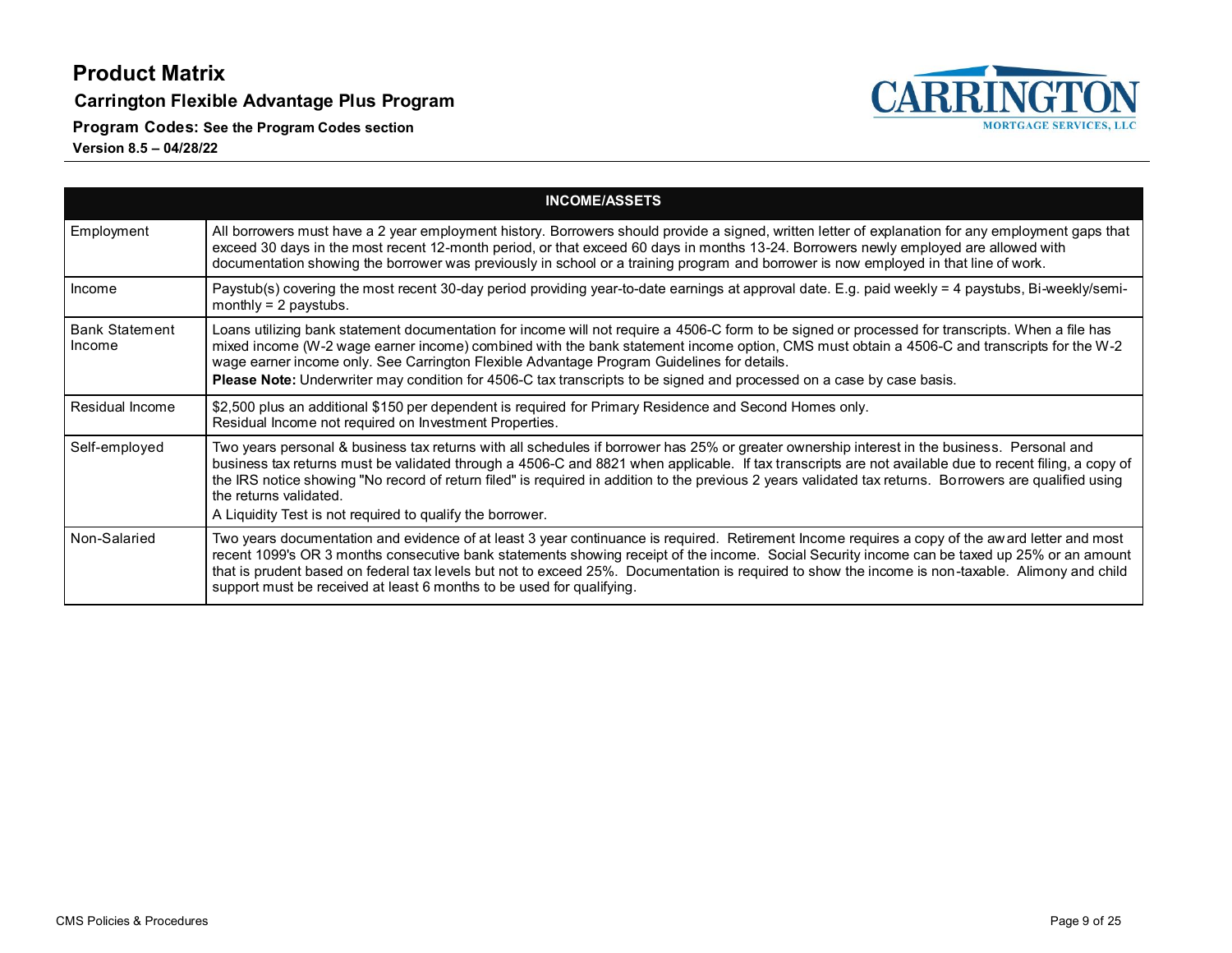**Carrington Flexible Advantage Plus Program**

**Program Codes: See the Program Codes section**



|                                         | <b>INCOME/ASSETS, continued</b>                                                                                                                                                                                                                                                                                                                                                                                                                                                                                                                                                                                                                                                         |
|-----------------------------------------|-----------------------------------------------------------------------------------------------------------------------------------------------------------------------------------------------------------------------------------------------------------------------------------------------------------------------------------------------------------------------------------------------------------------------------------------------------------------------------------------------------------------------------------------------------------------------------------------------------------------------------------------------------------------------------------------|
| <b>Rental Income</b>                    | Rental income from a 1-unit primary residence or second homes may not be used. Boarder income cannot be used.                                                                                                                                                                                                                                                                                                                                                                                                                                                                                                                                                                           |
|                                         | Note: If rental income from the subject property is not being used to qualify, the gross monthly rent must still be documented with appraisal form 1007<br>for lender reporting purposes.                                                                                                                                                                                                                                                                                                                                                                                                                                                                                               |
|                                         | The full PITIA on all rental properties must be considered in the debt ratio when rental income is not used to qualify.                                                                                                                                                                                                                                                                                                                                                                                                                                                                                                                                                                 |
|                                         | Subject property (2-4 unit primary residence) - use the income approach section from the appraisal and a copy of the current lease is required. If the<br>property has been owned for at least 1 year, borrower to provide tax returns with at least a 12 month rental history. If the property has been owned<br>less than 1 year, rental income is calculated per the income approach from the appraisal.                                                                                                                                                                                                                                                                             |
|                                         | Rental Income from other real estate owned - rental income from another property owned prior to loan application should be calculated using the<br>borrower's federal income tax returns for the most recent 12-month period (Cash Flow Analysis from Schedule E). Income should be averaged. Net<br>rental losses should be included in ratios as a liability.                                                                                                                                                                                                                                                                                                                         |
|                                         | For properties owned for less than 1 year, rental income should be calculated using the lesser of:                                                                                                                                                                                                                                                                                                                                                                                                                                                                                                                                                                                      |
|                                         | 75% of the current lease minus the full PITIA; or                                                                                                                                                                                                                                                                                                                                                                                                                                                                                                                                                                                                                                       |
|                                         | Cash flow analysis of the Schedule E from the most recent year's federal income tax return (if applicable)                                                                                                                                                                                                                                                                                                                                                                                                                                                                                                                                                                              |
|                                         | Converting current residence into a rental: 75% of a lease minus the full PITIA may be used.                                                                                                                                                                                                                                                                                                                                                                                                                                                                                                                                                                                            |
| Assets                                  | Must be sourced/seasoned for 60 days.                                                                                                                                                                                                                                                                                                                                                                                                                                                                                                                                                                                                                                                   |
|                                         | Deposit verification and seasoning of assets must be documented by two months bank statements. Marketable securities require a copy of the stock<br>certificate. Retirement accounts require documentation verifying the lending terms of the account. All sources of funds must be owned by the<br>borrower. All large deposits must be sourced per guidelines. Asset documentation must be dated within 30 days of application and 90 days of<br>closing. Evidence of liquidation is required for all securities and real estate. Evidence of transfer of funds is required for all cash accounts. Gifts are<br>acceptable provided minimum borrower investment requirements are met. |
| Eligible Sources of<br>Assets           | Acceptable sources of funds are bank deposits (checking/savings), marketable public traded securities (70% of account value), loans secured by<br>borrower's assets, sale of real estate, funds borrowed secured by real estate, trust funds (60% of borrower's undistributed share), cash<br>value/surrender value of life insurance (60% of the cash value), retirement accounts using 60% of available/vested balance (SEP-IRA, 401K),<br>borrower's real estate commission, business assets provided borrower is 100% owner of the business, and depleting the assets from the business<br>account will not have a negative impact on the viability and cash flow of the business.  |
| Ineligible Sources<br>of Assets         | Cash-on-hand, Sweat equity, Gift or grant funds which must be repaid, Down payment assistance programs, Bridge loans, Unsecured loans or cash<br>advances, Section 8 Voucher Assistance, Cryptocurrency (digital assets such as bitcoins) and Private Savings Club accounts                                                                                                                                                                                                                                                                                                                                                                                                             |
| Borrower<br>Investment/<br>Contribution | Primary Residence - 5% own funds                                                                                                                                                                                                                                                                                                                                                                                                                                                                                                                                                                                                                                                        |
|                                         | Second Home - 10% own funds                                                                                                                                                                                                                                                                                                                                                                                                                                                                                                                                                                                                                                                             |
|                                         | A minimum borrower contribution of 10% is required on the following transactions:                                                                                                                                                                                                                                                                                                                                                                                                                                                                                                                                                                                                       |
|                                         | Primary residence with unverifiable housing history                                                                                                                                                                                                                                                                                                                                                                                                                                                                                                                                                                                                                                     |
|                                         | Loan amount over the FHFA Conforming Loan Limit                                                                                                                                                                                                                                                                                                                                                                                                                                                                                                                                                                                                                                         |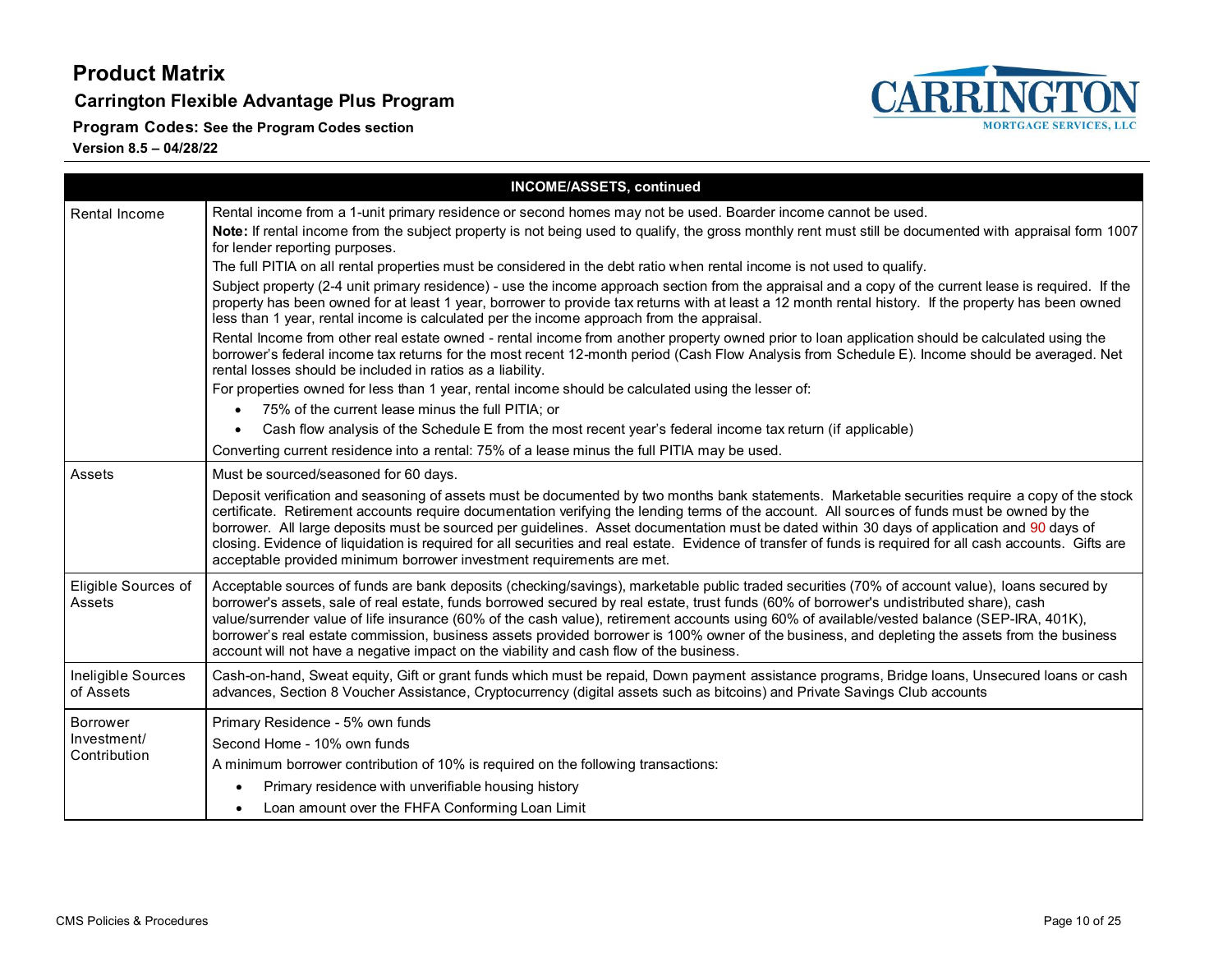**Carrington Flexible Advantage Plus Program**

**Program Codes: See the Program Codes section**



|                         | <b>INCOME/ASSETS, continued</b>                                                                                                                                                                                                                                                                                                                                                                                                                                                                                                                                                                                                                                                                                   |
|-------------------------|-------------------------------------------------------------------------------------------------------------------------------------------------------------------------------------------------------------------------------------------------------------------------------------------------------------------------------------------------------------------------------------------------------------------------------------------------------------------------------------------------------------------------------------------------------------------------------------------------------------------------------------------------------------------------------------------------------------------|
| <b>Asset Conversion</b> | Borrowers must have the lesser of (a) 1.5 times the loan balance or (b) \$1mm in qualified assets, both of which must be net of down payment, loan<br>costs and required reserves to qualify.                                                                                                                                                                                                                                                                                                                                                                                                                                                                                                                     |
|                         | Qualified Assets can be comprised of stocks, bonds, mutual funds, vested amount of retirement accounts and bank accounts. If a portion of the<br>qualified assets are being used for down payment, closing costs, or reserves, those amounts must be excluded from the balance before analyzing a<br>portfolio for income determination. Please note: Restricted stock and Margined Accounts are not considered qualified assets and are not eligible.                                                                                                                                                                                                                                                            |
|                         | The following assets are considered Qualified Assets and can be utilized to calculate income:                                                                                                                                                                                                                                                                                                                                                                                                                                                                                                                                                                                                                     |
|                         | 100% of checking, savings, and money market accounts<br>$\bullet$                                                                                                                                                                                                                                                                                                                                                                                                                                                                                                                                                                                                                                                 |
|                         | 100% of the remaining value of stocks & bonds<br>$\bullet$                                                                                                                                                                                                                                                                                                                                                                                                                                                                                                                                                                                                                                                        |
|                         | 70% of retirement assets<br>$\bullet$                                                                                                                                                                                                                                                                                                                                                                                                                                                                                                                                                                                                                                                                             |
|                         | 100% Cash Value of Life Insurance<br>$\bullet$                                                                                                                                                                                                                                                                                                                                                                                                                                                                                                                                                                                                                                                                    |
|                         | 3-month seasoning of assets required<br>$\bullet$                                                                                                                                                                                                                                                                                                                                                                                                                                                                                                                                                                                                                                                                 |
|                         | The following assets are not permitted:                                                                                                                                                                                                                                                                                                                                                                                                                                                                                                                                                                                                                                                                           |
|                         | Funds in Foreign Banks<br>$\bullet$                                                                                                                                                                                                                                                                                                                                                                                                                                                                                                                                                                                                                                                                               |
|                         | <b>Funds in Business Accounts</b>                                                                                                                                                                                                                                                                                                                                                                                                                                                                                                                                                                                                                                                                                 |
|                         | Asset Conversion may be used in conjunction with Full Income Documentation. May not use Asset Conversion in addition to Bank Statement Income<br>Documentation.                                                                                                                                                                                                                                                                                                                                                                                                                                                                                                                                                   |
|                         | The income calculation is as follows: Monthly Income = Net Qualified Assets / 60 Months. Refer to Carrington Prime Advantage Underwriting<br>Guidelines for additional information.                                                                                                                                                                                                                                                                                                                                                                                                                                                                                                                               |
| Gifts                   | Gift funds are acceptable on primary and secondary transactions once the borrower has met the minimum 5% contribution (Primary) or 10% (Second<br>Home). Gift funds are not acceptable for reserves. The donor must be an immediate family member (spouse, child, dependent, parent, sibling, blood<br>relative), future spouse, or domestic partner living with the borrower. The donor may not have any affiliation with a party to the transaction. A signed<br>gift letter is required and must include the amount of the gift, the donor's name, address, telephone number and relationship to borrower. Proof of<br>donor's ability to give and transfer of the gift funds/evidence of receipt is required. |
| Gifts of Equity         | Gifts of equity on non-arm's length transactions are allowed. Transactions with gifts of equity are subject to the maximum LTVs available for cash-out<br>transactions, and no minimum borrower contribution is required. The following requirements apply: Primary residence transactions only, Gift of equity<br>is from an immediate family member, Six months of reserves required of borrower's own funds, Non-arm's length criteria is met, Signed gift letter is<br>provided, and Gift of equity is listed on the settlement statement.                                                                                                                                                                    |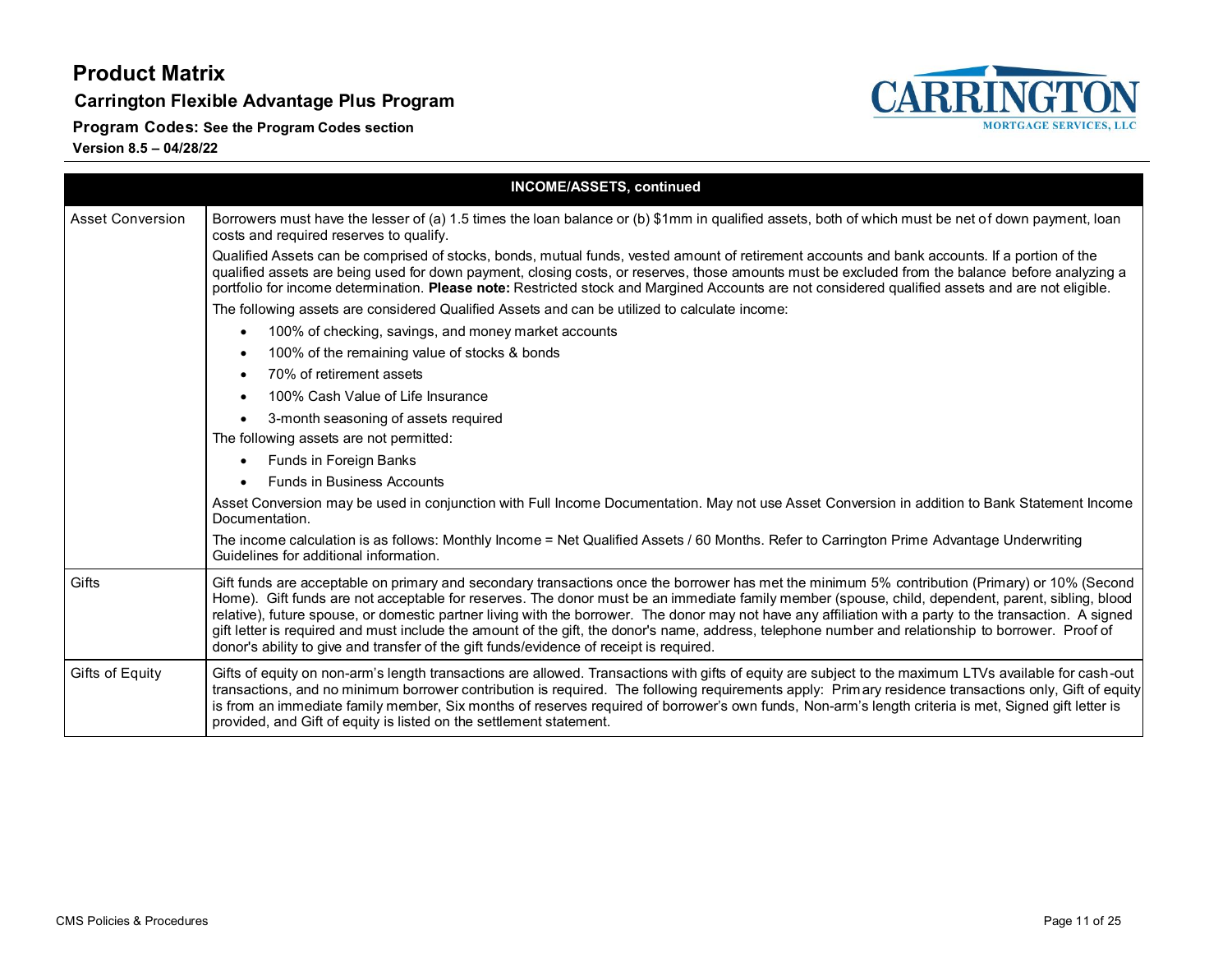**Carrington Flexible Advantage Plus Program**

**CARRINGTON MORTGAGE SERVICES, LLC** 

**Program Codes: See the Program Codes section**

|                                        | <b>INCOME/ASSETS, continued</b>                                                                                                                                                                                                                                                                                           |
|----------------------------------------|---------------------------------------------------------------------------------------------------------------------------------------------------------------------------------------------------------------------------------------------------------------------------------------------------------------------------|
| Minimum                                | Cash out proceeds permitted for reserves with ≥700 FICO. Reserves must come from borrowers own funds.                                                                                                                                                                                                                     |
| Reserves                               | Subject property reserve requirement - refer to the above LTV, Additional Program overlays and requirements sections.                                                                                                                                                                                                     |
|                                        | Investment Properties and Second Homes Only: Minimum 6 months; 2 months of additional reserves required for each financed property; no limit on<br>the number of other properties borrowers may have financed                                                                                                             |
|                                        | Multiple Financed Properties: 2 months for each additional property when the subject is a Second Home or Investment Property.                                                                                                                                                                                             |
|                                        | Use of Rental Income Without a Lease: 3 months in addition to standard requirement                                                                                                                                                                                                                                        |
|                                        | No Housing History or Less Than 12 Months Verified: 6 months                                                                                                                                                                                                                                                              |
|                                        | For files that have more than the required 3 month reserves (e.g. >\$1MM - \$1.5MM loan amounts) the reserve requirement can be reduced to 3<br>months when all of the following requirements are met:                                                                                                                    |
|                                        | Primary Residence; and<br>$\bullet$                                                                                                                                                                                                                                                                                       |
|                                        | $LTV \ge 10\%$ below the maximum available for the transaction; and                                                                                                                                                                                                                                                       |
|                                        | DTI $\leq 43\%$ .<br>$\bullet$                                                                                                                                                                                                                                                                                            |
|                                        | <b>Note:</b> At no time will a file have less than 3 months reserves.                                                                                                                                                                                                                                                     |
| Qualifying<br>Reserves on ARM<br>Loans | Reserves on ARM loans must be determined based on the Fully Indexed Rate. Reserves are measured by the number of months of the qualifying<br>payment amount for the subject mortgage (based on PITIA) that a borrower could pay using his or her financial assets.                                                        |
| Ineligible Reserves                    | Cash-on-hand, Sweat equity, Gift or grant funds which must be repaid, Down payment assistance programs, Bridge loans, Unsecured loans or cash<br>advances, and Section 8 Voucher Assistance                                                                                                                               |
| Debt Ratio                             | See Grid Above                                                                                                                                                                                                                                                                                                            |
| Retaining current<br>Residence         | If subject is an owner occupied purchase transaction and borrower's current residence is pending sale, both the current and proposed housing<br>payments are used to qualify.                                                                                                                                             |
| Non-Taxable<br>Income                  | Must verify and document source of income is non-taxable. Documentation includes award letters, policy agreements, account statements or any<br>other documents that address the non-taxable status of the income. All disclosed, non-taxable income must be grossed-up 125% even if not being<br>used for qualification. |
| <b>Manual Underwrite</b><br>Only       | All loans are manually underwritten. AUS is not permitted.                                                                                                                                                                                                                                                                |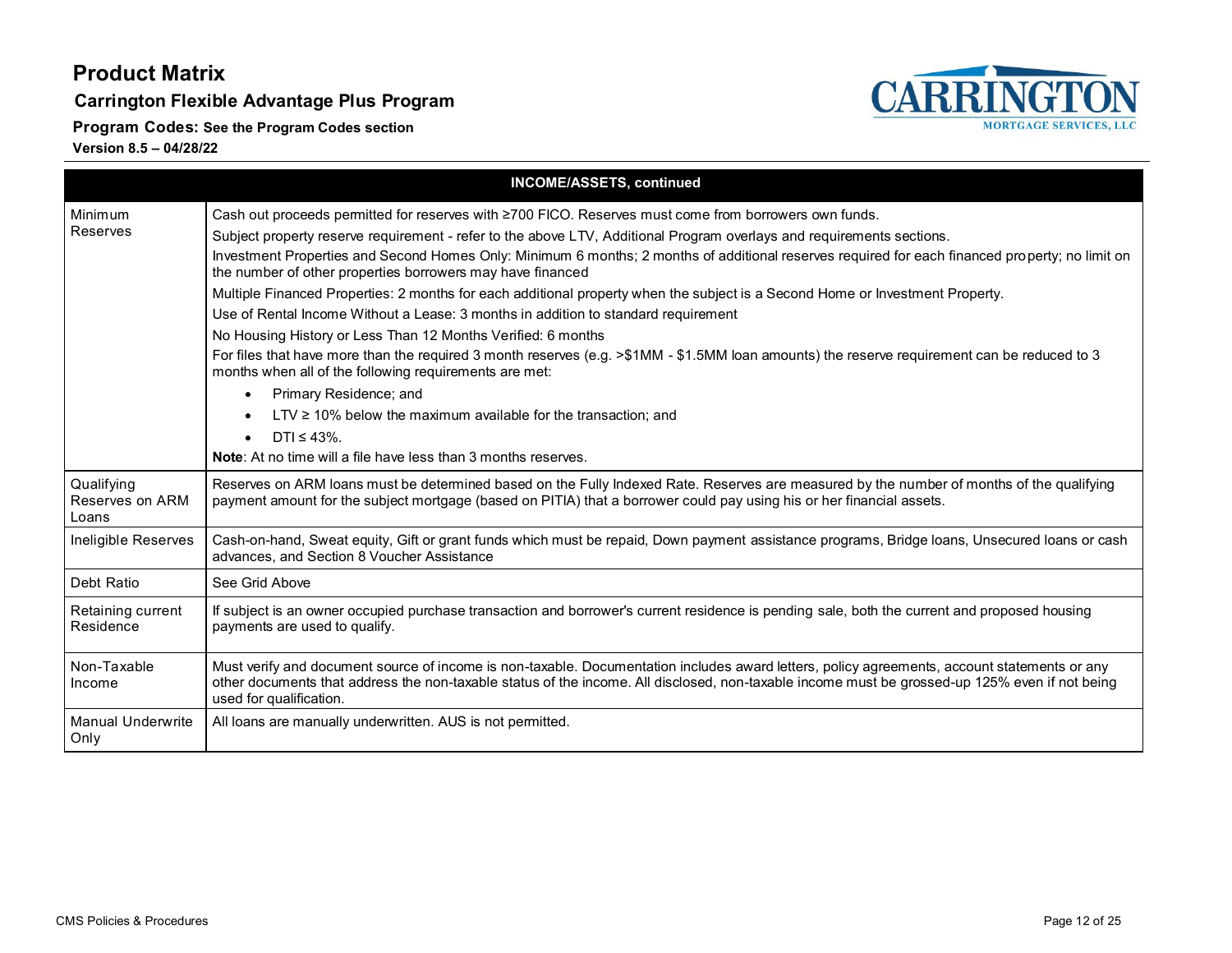**Carrington Flexible Advantage Plus Program**

**Program Codes: See the Program Codes section**



<span id="page-12-0"></span>

| <b>PURCHASE MONEY</b>                        |                                                                                                                                                                                                                                                                                                                                                                                                                                                            |
|----------------------------------------------|------------------------------------------------------------------------------------------------------------------------------------------------------------------------------------------------------------------------------------------------------------------------------------------------------------------------------------------------------------------------------------------------------------------------------------------------------------|
| Seller<br>Contribution/Sales<br>Concessions  | Maximum seller contribution up to 9% towards closing for Primary Residence and Second Homes (LTV ≤ 75%), 6% towards closing for Primary<br>Residence and Second homes (LTV > 75%); Up to 2% toward closing for Investment Properties.<br>Sales concessions exceeding the seller contribution limits must be deducted from the sales price before calculating the LTV/CLTV. Financing                                                                       |
|                                              | concessions are not allowed.                                                                                                                                                                                                                                                                                                                                                                                                                               |
| <b>GENERAL</b>                               |                                                                                                                                                                                                                                                                                                                                                                                                                                                            |
| Age of Documents                             | Credit Report 90 days; Title Report 90 days; Appraisal 120 days; Closing Protection Letter (CPL) 90 Days                                                                                                                                                                                                                                                                                                                                                   |
| Loan Terms<br>Available                      | 30 year Fixed, 5/1 ARM, 7/1 ARM, 10/1 ARM, 5/1 ARM-IO, 7/1 ARM-IO, and 10/1 ARM-IO                                                                                                                                                                                                                                                                                                                                                                         |
| Qualifying Payment                           | Use Qualifying Rate for calculating PITIA                                                                                                                                                                                                                                                                                                                                                                                                                  |
| Interest-Only<br>Qualifying Payment          | Interest-only loans qualify using the fully amortized payment calculated over the fully amortizing period, based on the greater of the note rate or the<br>fully indexed rate rounded up to the nearest eighth percentage to determine qualifying PITIA. For example, a 30-year loan with a 10-year interest-only<br>period would have a 20-year fully amortizing period.                                                                                  |
| <b>Escrow Waivers</b>                        | All States excluding DC: Property tax and/or insurance escrows may be waived with FICO $\geq$ 700 and LTV $\leq$ 80%.                                                                                                                                                                                                                                                                                                                                      |
|                                              | DC loans: Property tax and/or insurance escrows may be waived if the LTV is 80% or lower.                                                                                                                                                                                                                                                                                                                                                                  |
|                                              | HPML loans: escrows may not be waived regardless of LTV.                                                                                                                                                                                                                                                                                                                                                                                                   |
| Assumptions                                  | Not permitted                                                                                                                                                                                                                                                                                                                                                                                                                                              |
| Compliance                                   | CMS complies with all applicable federal and state regulations.                                                                                                                                                                                                                                                                                                                                                                                            |
| High-Cost HOEPA<br>Section 32<br>(Fed/State) | Not permitted. States may impose different definitions of points and fees, rate, or APR than apply under HOEPA. States may also use different<br>triggers in each category for determining whether a loan will be a "high-cost mortgage" (or equivalent terms) under state law. CMS does not originate<br>loans defined as high-cost mortgages (or equivalent terms) under Federal or state law, regardless of the basis for the loan's treatment as such. |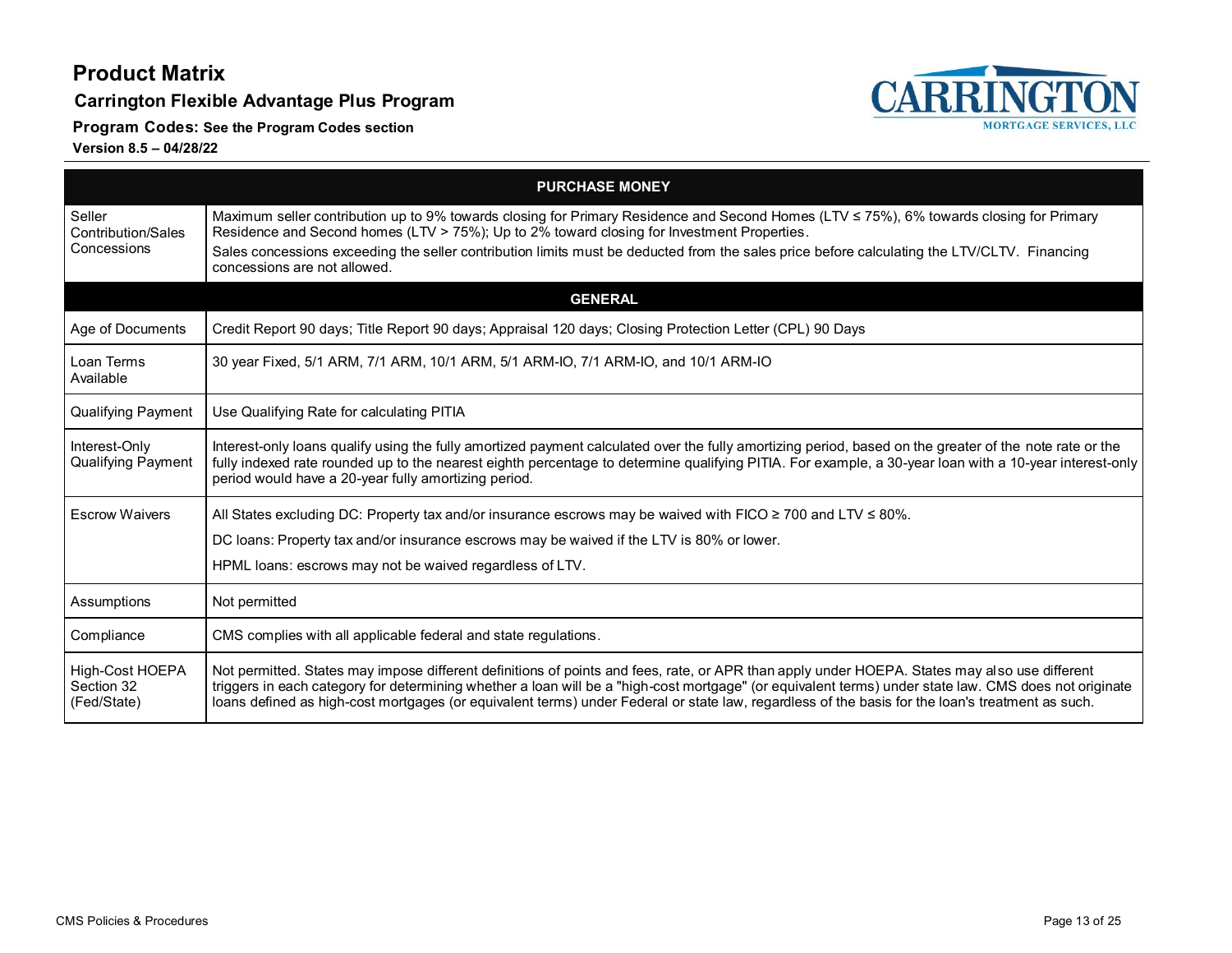**Carrington Flexible Advantage Plus Program**

**Program Codes: See the Program Codes section**



<span id="page-13-0"></span>

|                                                  | <b>GENERAL, continued</b>                                                                                                                                                                                                                                                                                                                                                                                                                                                                                                                                                                                                          |
|--------------------------------------------------|------------------------------------------------------------------------------------------------------------------------------------------------------------------------------------------------------------------------------------------------------------------------------------------------------------------------------------------------------------------------------------------------------------------------------------------------------------------------------------------------------------------------------------------------------------------------------------------------------------------------------------|
| HPML/<br>Section 35 Ioans                        | HPML loans (Section 35) are permitted.<br>Federal Section 35 High Priced Test (allowed if all 4 items below are met):<br>Loan is Impounded (escrows)<br>1.<br>No Pre Payment Penalty<br>2.<br>Ability to Repay has been verified<br>3.<br>Full Appraisal Done on the Property<br>4.<br>HPML flip transactions require a second appraisal from a different certified or state licensed appraiser. Refer to the See Carrington Flexible<br>Advantage Underwriting Guidelines for additional information.                                                                                                                             |
| QM Fees                                          | Limited to the Section 32 - 5% Limit                                                                                                                                                                                                                                                                                                                                                                                                                                                                                                                                                                                               |
| Ineligible States                                | All loans: North Dakota; Massachusetts (Correspondent loans are eligible for Massachusetts and North Dakota).<br>Interest Only loans not permitted in West Virginia.                                                                                                                                                                                                                                                                                                                                                                                                                                                               |
| Illinois Anti-Predatory<br>Lending Databases     | Primary Residence: Completion of the Illinois Anti-Predatory Lending Databases is required for subject properties in Cook, Kane, Peoria, and Will<br>counties. A Certificate of Exemption or Certificate of Compliance is required to record the loan.<br>Retail Loans Only: Interest Only loans not permitted in Illinois in Cook, Kane, Peoria, and Will counties.                                                                                                                                                                                                                                                               |
| Maryland HPML<br>Attestation                     | In compliance with Maryland Mortgage Statute 09.03.06.20 - Duty of Care, Brokers must provide an executed HPML Attestation for HPML loans with<br>a subject property in the state of Maryland.                                                                                                                                                                                                                                                                                                                                                                                                                                     |
| New York Loans                                   | Primary Residence and Second Homes: Loans require a minimum loan size of "Conforming High Balance Loan Limit plus \$1".<br>Investment Properties: Minimum Loan Amount = \$100,000.<br>NY CEMA Loans are permitted (NY CEMA not eligible for CMS Correspondent channel)                                                                                                                                                                                                                                                                                                                                                             |
| Ability to Repay<br>(ATR)                        | Fully Compliant (DTI>43% program follows all other ATR requirements)<br><b>Fully Documented Income</b><br><b>Full Appraisal</b><br>Escrows required for taxes and insurance<br>No Prepayment Penalty                                                                                                                                                                                                                                                                                                                                                                                                                               |
| Documenting<br><b>Business Bank</b><br>Ownership | Generally, the parties on the business bank accounts should be the same parties on the loan request. If a party appears on a business bank account<br>but is not a borrower on the loan, business records must be provided to prove the borrower's percentage of ownership and entitlement to profits.<br>Examples of acceptable documentation include: Articles of Incorporation with stock ownership breakdown, the business's Operating Agreement, a<br>Corporate Resolution, or letter from the company's tax preparer. Qualifying income must be multiplied by the percentage of profits that the borrower is<br>entitled to. |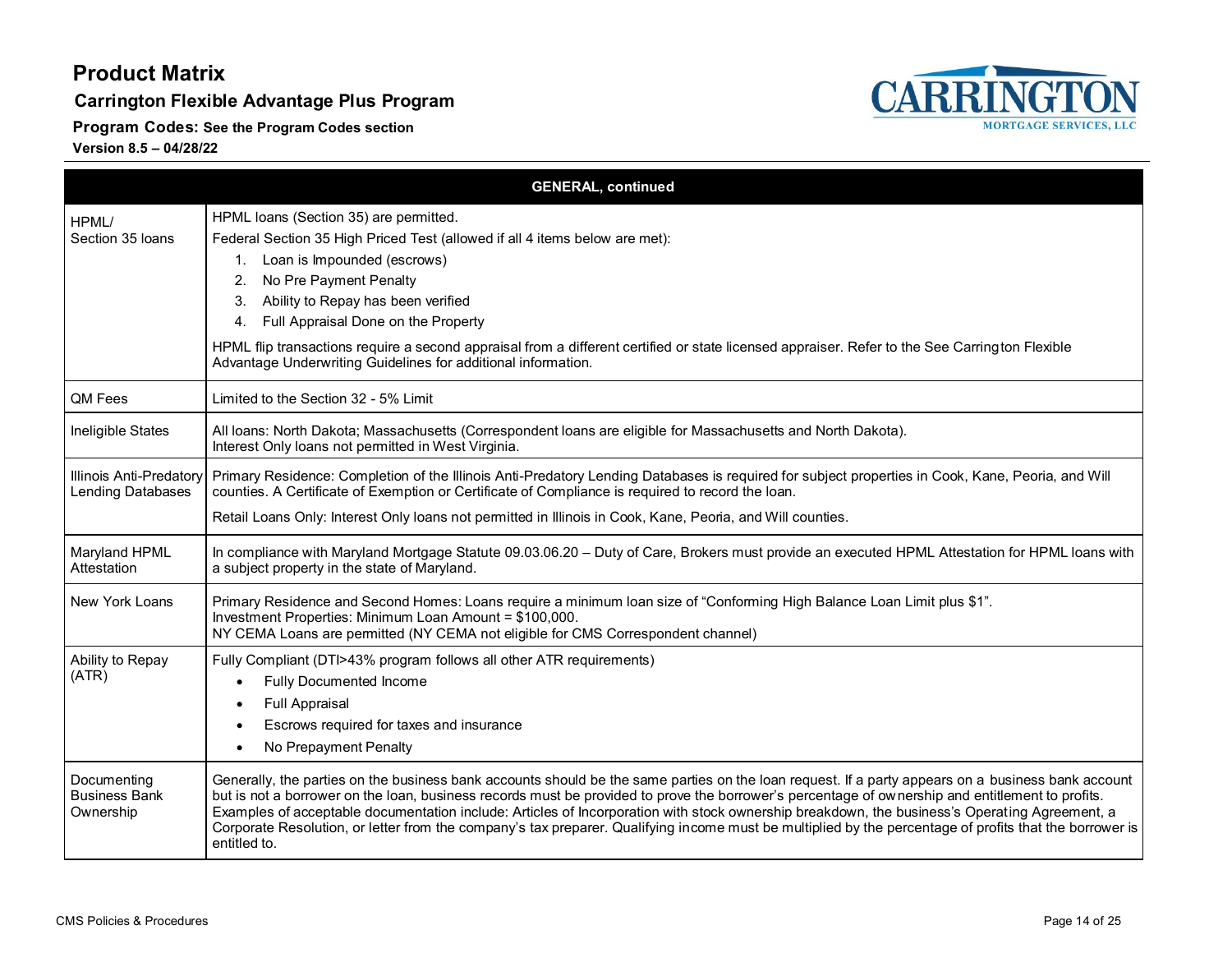**Carrington Flexible Advantage Plus Program**

**Program Codes: See the Program Codes section**



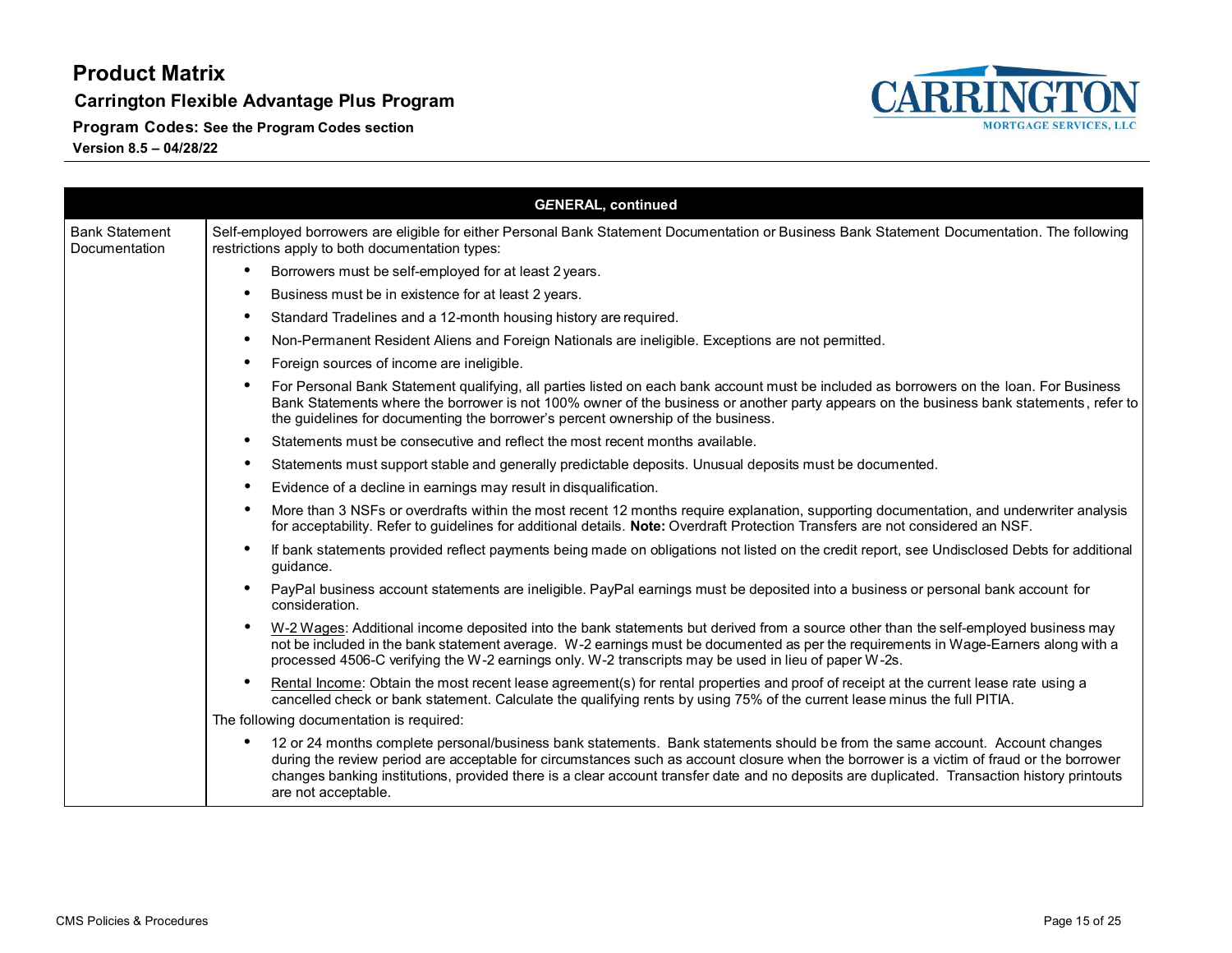**Carrington Flexible Advantage Plus Program**

**Program Codes: See the Program Codes section**



| <b>GENERAL, continued</b>    |                                                                                                                                                                                                                                                                                                                                                                             |
|------------------------------|-----------------------------------------------------------------------------------------------------------------------------------------------------------------------------------------------------------------------------------------------------------------------------------------------------------------------------------------------------------------------------|
| Self-employed                | Borrowers with self-employment earnings on IRS Form 1099 may provide 1 or 2 years 1099 statements. The following restrictions apply:                                                                                                                                                                                                                                        |
| 1099 Income<br>Documentation | Borrowers must be self-employed for at least two (2) years verified by two (2) years of business licenses or a CPA letter.<br>$\bullet$                                                                                                                                                                                                                                     |
|                              | Business must be in existence for at least two (2) years.<br>$\bullet$                                                                                                                                                                                                                                                                                                      |
|                              | Standard Trade Lines are required.<br>$\bullet$                                                                                                                                                                                                                                                                                                                             |
|                              | Non-Permanent Resident Aliens and Foreign Nationals are ineligible. Exceptions are not permitted.<br>$\bullet$                                                                                                                                                                                                                                                              |
|                              | IRS form 4506-C must be processed for 1 or 2 years 1099 forms<br>$\bullet$                                                                                                                                                                                                                                                                                                  |
|                              | Multiple 1099 forms from different industries will be reviewed independently as separate businesses. For example, a borrower with earnings<br>$\bullet$<br>from Rideshare and IT Consulting must have a two-year history in each line of work to consider earnings from both sources.                                                                                       |
|                              | Evidence of a decline in earnings may result in disqualification<br>$\bullet$                                                                                                                                                                                                                                                                                               |
|                              | Year-to-Date earnings must support the qualifying income calculated per instructions below. YTD earnings must be documented with one of<br>$\bullet$<br>the following, utilizing the most recent documentation available as of the loan application date:                                                                                                                   |
|                              | YTD Profit & Loss statement prepared by a licensed or registered CPA or tax preparer. Net monthly earnings on the P&L must not be<br>more than 10% less than qualifying net income of the previous 1 or 2 years.                                                                                                                                                            |
|                              | Earnings Statement with YTD income or Pay Stub with YTD income from the Payer listed on the 1099 forms. Gross earnings on the<br>YTD Earnings Statements must not be more than 10% less than gross monthly 1099 earnings.                                                                                                                                                   |
|                              | Most recent two (2) months bank statements, earnings statements without YTD income, or pay stubs without YTD income. Earnings<br>$\circ$<br>statements or pay stubs must come from the Payer listed on the 1099 forms. Gross deposits or earnings on bank statements, earnings<br>statements, or pay stubs must not be more than 10% less than gross monthly 1099 earnings. |
|                              | Expense factor must be considered, refer to Carrington Flexible Advantage Plus (CFA+) Guidelines for full details.                                                                                                                                                                                                                                                          |
| Self-employed                | Borrowers with self-employment earnings may submit 12 or 24 months Profit and Loss (P&L) statements. The following restrictions apply:                                                                                                                                                                                                                                      |
| P&L Income<br>Documentation  | Borrowers must be self-employed for at least two (2) years verified by two (2) years of business licenses or a CPA letter.<br>$\bullet$                                                                                                                                                                                                                                     |
|                              | Business must be in existence for at least two (2) years.                                                                                                                                                                                                                                                                                                                   |
|                              | Non-Permanent Resident Aliens and Foreign Nationals are ineligible. Exceptions are not permitted.<br>$\bullet$                                                                                                                                                                                                                                                              |
|                              | Documentation must be provided to show the borrower's percentage of business ownership. Qualifying income will be multiplied by the<br>percentage of profits that the borrower is entitled to.                                                                                                                                                                              |
|                              | Standard Trade Lines are required.<br>$\bullet$                                                                                                                                                                                                                                                                                                                             |
|                              | IRS form 4506-C is not required for income documented with profit and loss statements.                                                                                                                                                                                                                                                                                      |
|                              | The borrower or tax preparer must provide a signed letter of explanation describing the nature of the business, how income is generated, and<br>how long the business has been in existence.                                                                                                                                                                                |
|                              | Multiple businesses are permitted, P&L statements must be supplied for each business and each business must have been in existence for at<br>least two (2) years.                                                                                                                                                                                                           |
|                              | Evidence of a decline in earnings will require additional evaluation by the underwriter and may result in disqualification                                                                                                                                                                                                                                                  |
|                              | Profit and Loss statements must be provided for the most recent 12 or 24 months, refer to CFA+ Guidelines for full details.                                                                                                                                                                                                                                                 |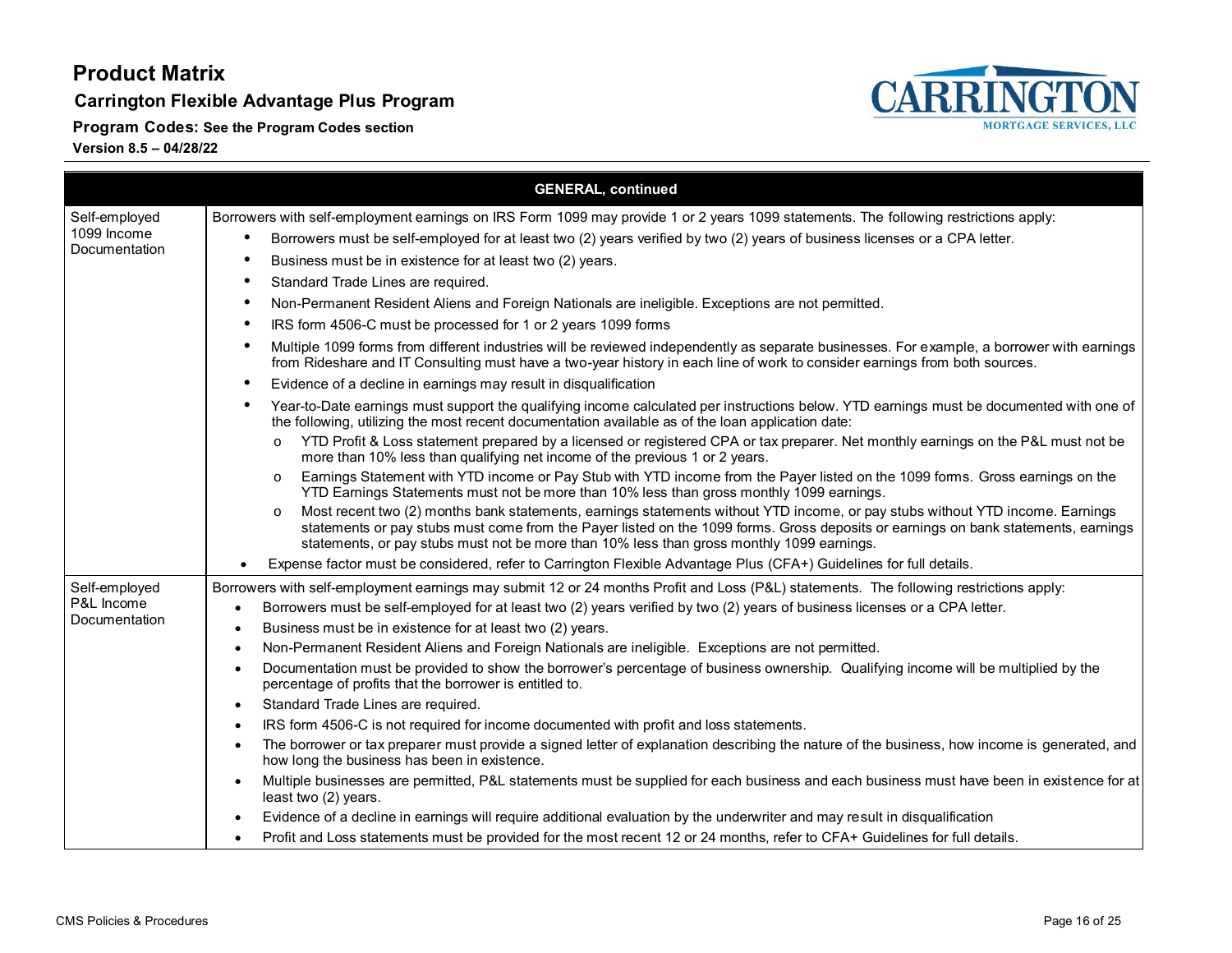**Carrington Flexible Advantage Plus Program**

**Program Codes: See the Program Codes section**



|                                             | <b>GENERAL, continued</b>                                                                                                                                                                                                                                                                                                                                                                                                                                                                                                                               |
|---------------------------------------------|---------------------------------------------------------------------------------------------------------------------------------------------------------------------------------------------------------------------------------------------------------------------------------------------------------------------------------------------------------------------------------------------------------------------------------------------------------------------------------------------------------------------------------------------------------|
| Eligible Borrowers                          | U.S. Citizens and Permanent Resident Aliens and Non-Permanent Resident Aliens. Permanent Resident Aliens must provide proof of lawful<br>residence, green card and permanent right to work in the U.S. Non-Permanent Resident Aliens must provide proof of lawful residency, work<br>authorization, and an unexpired, valid visa with at least three years left to work in the U.S. All qualifying borrowers must have a documented 2 year<br>consecutive work history in the U.S. CMS limits the maximum number of borrowers on one loan to eight (8). |
| Ineligible Borrowers                        | Foreign Nationals, Deferred Action for Childhood Arrivals (DACA - EAD Category C33), Borrowers with Diplomatic Immunity, Non-Permanent<br>Resident Aliens who do not have a green card or a valid visa, Borrowers without a credit score, Borrowers who are not natural persons (i.e.:<br>Corporation and Partnership), Borrowers holding title in the name of a trust, Borrowers with more than 5 CMS financed properties, including the<br>subject property.                                                                                          |
| Non-Occupant<br>Co-Borrowers/<br>Co-Signers | Allowed.<br>Note: if a non-occupant co-borrower is the primary wage earner, their credit score will be used for qualifying purposes.                                                                                                                                                                                                                                                                                                                                                                                                                    |
| Power of Attorney                           | CMS will permit a Limited Power of Attorney (POA) when the following requirements are met:                                                                                                                                                                                                                                                                                                                                                                                                                                                              |
|                                             | POA is specific to the transaction, recorded with the Mortgage/Deed of Trust, contains an expiration date, used only to execute the final loan<br>documents, Borrower who executed the POA signed the initial URLA, no interested party to the transaction (such as property seller, broker, loan<br>officer, realtor, etc.) may act as Power of Attorney, not permitted on cash-out transactions, and not permitted on Texas Home Equity transactions.                                                                                                 |
| <b>First Time Investors</b>                 | Not permitted for non-owner occupied properties.                                                                                                                                                                                                                                                                                                                                                                                                                                                                                                        |
| <b>First Time</b>                           | Verification of 12-months' rent required via cancelled checks or bank statements.                                                                                                                                                                                                                                                                                                                                                                                                                                                                       |
| Homebuyers                                  | 6 months reserves from borrower's own funds required.                                                                                                                                                                                                                                                                                                                                                                                                                                                                                                   |
| Mortgage Insurance<br>(MI)                  | Not Required                                                                                                                                                                                                                                                                                                                                                                                                                                                                                                                                            |
| Rent Loss Insurance                         | Not Required                                                                                                                                                                                                                                                                                                                                                                                                                                                                                                                                            |
| <b>Prepayment Penalty</b>                   | Owner Occupied (Primary Residence and Second Homes): Not Permitted                                                                                                                                                                                                                                                                                                                                                                                                                                                                                      |
|                                             | Non-Owner Occupied (Investment Properties): Permitted and may only be charged when permissible by State law.                                                                                                                                                                                                                                                                                                                                                                                                                                            |
|                                             | Note: A Business Purpose Affidavit must be executed at closing if a prepayment penalty is charged.                                                                                                                                                                                                                                                                                                                                                                                                                                                      |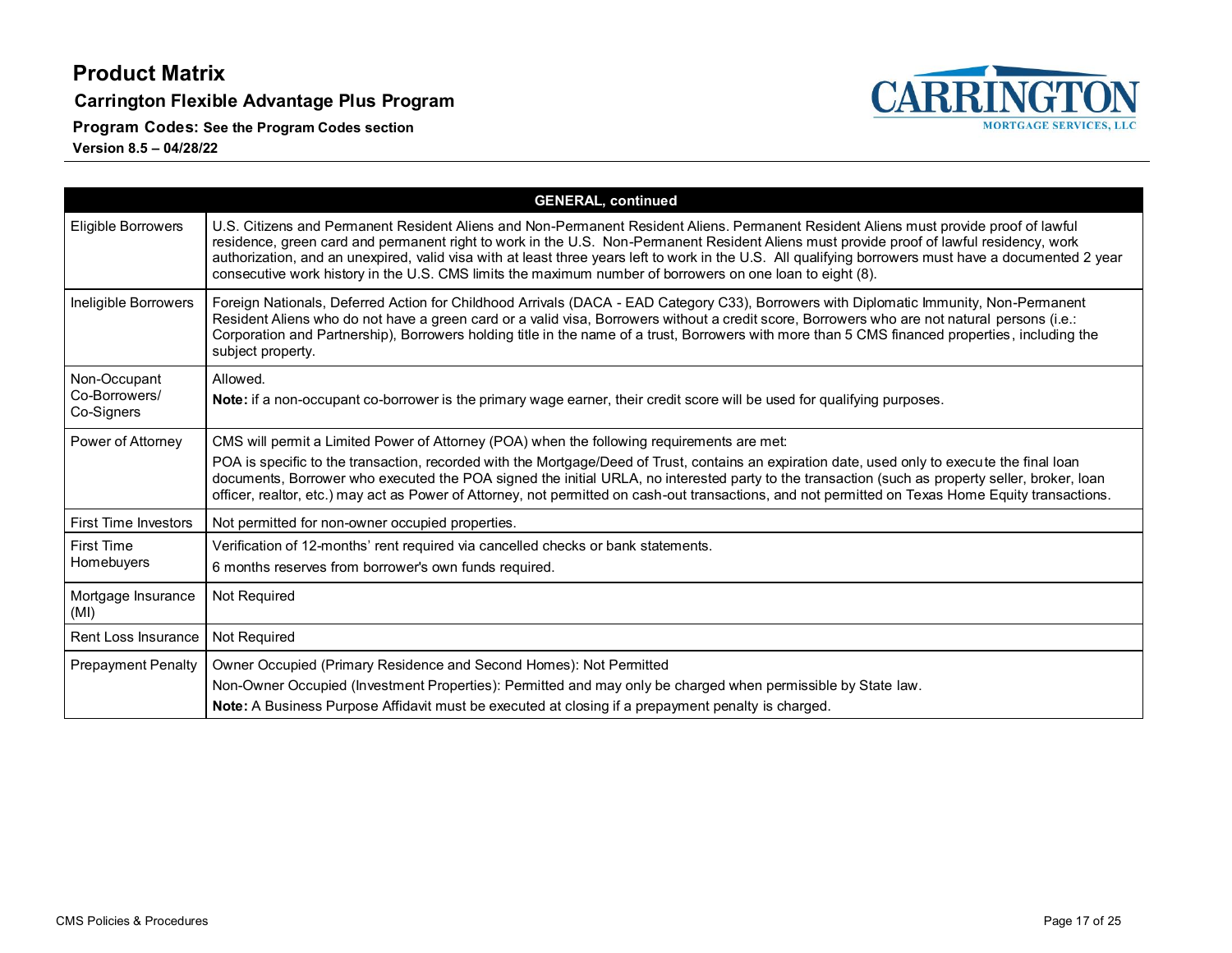**Carrington Flexible Advantage Plus Program**

**Program Codes: See the Program Codes section**



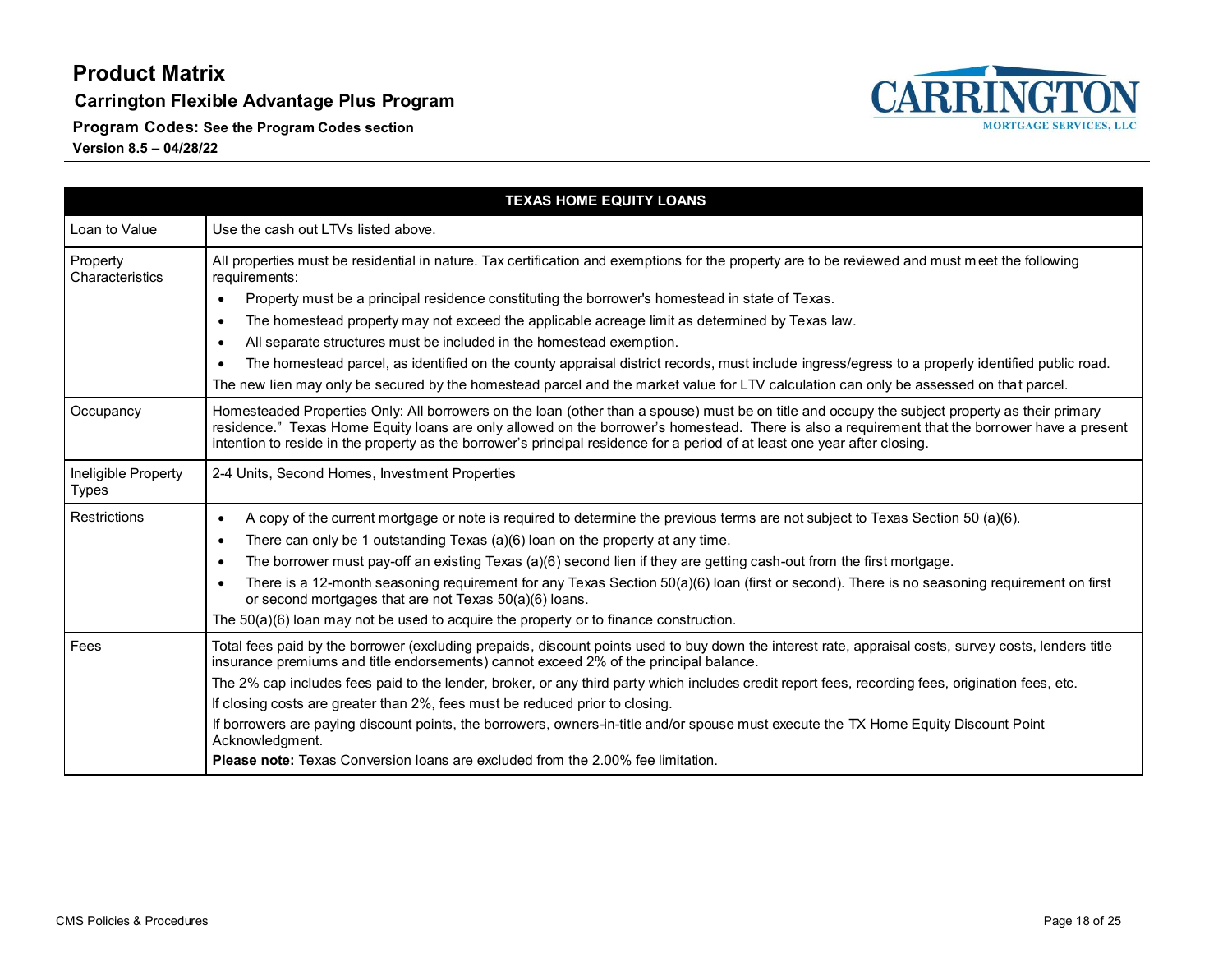**Carrington Flexible Advantage Plus Program**





**Program Codes: See the Program Codes section**

| TEXAS HOME EQUITY LOANS (CONTINUED)                                                                                                                              |                                                                                                                                                                                                                                                                                                                                                                                       |  |
|------------------------------------------------------------------------------------------------------------------------------------------------------------------|---------------------------------------------------------------------------------------------------------------------------------------------------------------------------------------------------------------------------------------------------------------------------------------------------------------------------------------------------------------------------------------|--|
| Loan Parameters                                                                                                                                                  | The following are considered Texas Section 50(a)(6) loans:                                                                                                                                                                                                                                                                                                                            |  |
|                                                                                                                                                                  | Loans using proceeds to pay off an existing 50(a)(6) loan (as identified in title work)<br>$\bullet$                                                                                                                                                                                                                                                                                  |  |
|                                                                                                                                                                  | Loans using proceeds to pay off federal tax debt liens                                                                                                                                                                                                                                                                                                                                |  |
|                                                                                                                                                                  | Loans using proceeds to pay property tax liens on the property securing the new loan                                                                                                                                                                                                                                                                                                  |  |
|                                                                                                                                                                  | Loans using proceeds to pay off or pay down debts that are not secured by the homestead property<br>$\bullet$                                                                                                                                                                                                                                                                         |  |
|                                                                                                                                                                  | Loans with any cash back to the borrower<br>$\bullet$                                                                                                                                                                                                                                                                                                                                 |  |
| The following are <b>NOT</b> considered Texas Section 50(a)(6) loans:                                                                                            |                                                                                                                                                                                                                                                                                                                                                                                       |  |
|                                                                                                                                                                  | Loans using proceeds to pay current taxes due on the property securing the loan                                                                                                                                                                                                                                                                                                       |  |
|                                                                                                                                                                  | Loans using proceeds to buy out equity pursuant to a court order or agreement of the parties (usually applies to a divorce settlement) require<br>that an acceptable owelty lien of partition is established. The owelty lien documents should be reviewed and approved by the company's<br>Texas counsel before the loan can proceed to closing.                                     |  |
|                                                                                                                                                                  | Note: Owelty liens are a type of lien that allows the owner of a home to use the existing equity in their home to assist in dividing property in<br>the case of a divorce or inheritance. The Texas Constitution specifically designates an Owelty of partition as one of the permitted<br>encumbrances on a Texas homestead.                                                         |  |
|                                                                                                                                                                  | Loan proceeds used to pay a prepayment penalty assessed on an existing non-50(a)(6) loan, and the prepayment is included in the payoff<br>$\bullet$<br>amount (new loan must have a new title policy issued without exception to the financing of the prepayment fee)                                                                                                                 |  |
|                                                                                                                                                                  | Loans that include the payment of HOA dues, if title company requires them to be paid<br>$\bullet$                                                                                                                                                                                                                                                                                    |  |
|                                                                                                                                                                  | Rate/Term refinance loans that include the payment by the lender of reasonable closing costs in the loan amount are acceptable.<br>$\bullet$                                                                                                                                                                                                                                          |  |
| Title                                                                                                                                                            | A title insurance policy written on Texas Land Title Association forms (standard or short) including T42 and T42.1 endorsements is required.                                                                                                                                                                                                                                          |  |
| For self-employed borrowers operating a business from the homestead property, the title company must issue a T42.1 endorsement without exception<br>or deletion. |                                                                                                                                                                                                                                                                                                                                                                                       |  |
|                                                                                                                                                                  | Title may not include language that:                                                                                                                                                                                                                                                                                                                                                  |  |
|                                                                                                                                                                  | excludes coverage for a title defect that arises because financed origination expenses are held not to be "reasonable costs necessary to<br>$\bullet$<br>refinance"; or                                                                                                                                                                                                               |  |
|                                                                                                                                                                  | defines the "reasonable costs necessary to refinance" requirement as a "consumer credit protection" law since the standard title policy<br>$\bullet$<br>excludes coverage when lien validity is questioned due to a failure to comply with consumer credit protection laws.                                                                                                           |  |
|                                                                                                                                                                  | Loans must be closed in a Texas title company's office or attorney's office. No mobile notaries or eClosings are permitted.                                                                                                                                                                                                                                                           |  |
| Survey                                                                                                                                                           | Provide new property survey or submit copy of previously completed survey. If an old survey is used, a copy of the old survey must be sent to the title<br>company for review and approval. CMS will rely upon the title insurer to provide direction regarding what is necessary to satisfy the survey<br>requirement including but not limited to an affidavit and/or a new survey. |  |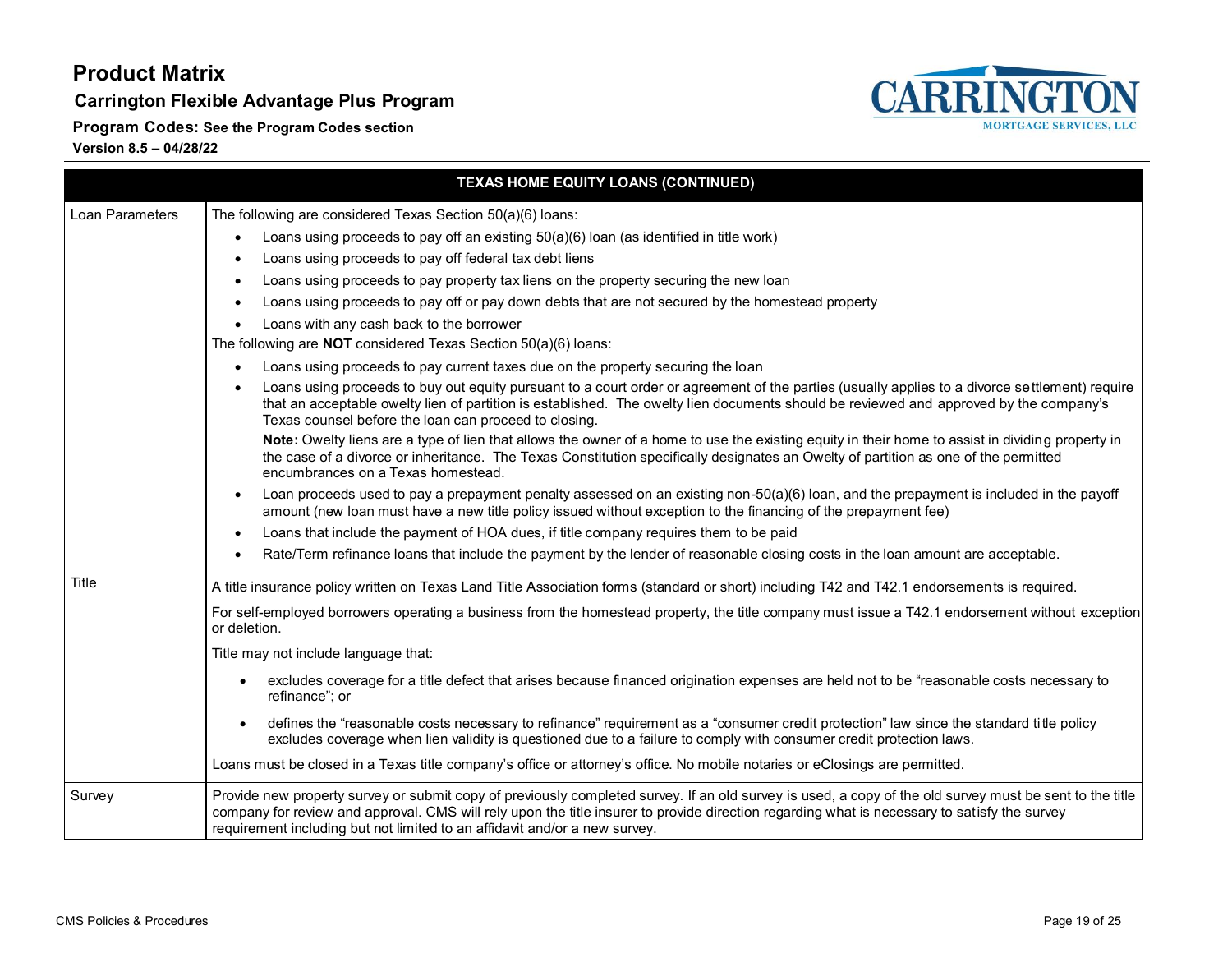**Carrington Flexible Advantage Plus Program**

**Program Codes: See the Program Codes section**



| TEXAS HOME EQUITY LOANS (CONTINUED)                 |                                                                                                                                                                                                                                                                                                                                                                                                                                                                                                                                                                                                                                                                                                                                                                                                                                                                                                                                                                                                                                                                                                                                                                                                                                                                                                                                                                                                                                                                                                                                                                                                                                                                                           |
|-----------------------------------------------------|-------------------------------------------------------------------------------------------------------------------------------------------------------------------------------------------------------------------------------------------------------------------------------------------------------------------------------------------------------------------------------------------------------------------------------------------------------------------------------------------------------------------------------------------------------------------------------------------------------------------------------------------------------------------------------------------------------------------------------------------------------------------------------------------------------------------------------------------------------------------------------------------------------------------------------------------------------------------------------------------------------------------------------------------------------------------------------------------------------------------------------------------------------------------------------------------------------------------------------------------------------------------------------------------------------------------------------------------------------------------------------------------------------------------------------------------------------------------------------------------------------------------------------------------------------------------------------------------------------------------------------------------------------------------------------------------|
| Power of Attorney                                   | Not Permitted                                                                                                                                                                                                                                                                                                                                                                                                                                                                                                                                                                                                                                                                                                                                                                                                                                                                                                                                                                                                                                                                                                                                                                                                                                                                                                                                                                                                                                                                                                                                                                                                                                                                             |
| Closing<br>Requirements                             | Attorney Review required. All documents must be reviewed by Polunsky Beitel Green, LLP                                                                                                                                                                                                                                                                                                                                                                                                                                                                                                                                                                                                                                                                                                                                                                                                                                                                                                                                                                                                                                                                                                                                                                                                                                                                                                                                                                                                                                                                                                                                                                                                    |
| Payoff of Debt                                      | CMS may require the payoff of the existing first lien as part of the loan approval when the following requirements are met:                                                                                                                                                                                                                                                                                                                                                                                                                                                                                                                                                                                                                                                                                                                                                                                                                                                                                                                                                                                                                                                                                                                                                                                                                                                                                                                                                                                                                                                                                                                                                               |
|                                                     | CMS may not require any other CMS-owned debt be paid off as part of the transaction as a condition of loan approval.                                                                                                                                                                                                                                                                                                                                                                                                                                                                                                                                                                                                                                                                                                                                                                                                                                                                                                                                                                                                                                                                                                                                                                                                                                                                                                                                                                                                                                                                                                                                                                      |
|                                                     | If the payoff of debts to other creditors is required in order to qualify the borrower, then those payoffs must be shown on the settlement<br>statement and disbursed directly to the creditor by the title company.                                                                                                                                                                                                                                                                                                                                                                                                                                                                                                                                                                                                                                                                                                                                                                                                                                                                                                                                                                                                                                                                                                                                                                                                                                                                                                                                                                                                                                                                      |
|                                                     | Debts that are elected to be for paid off by the borrower but are not required to be paid off in order to qualify the borrower, may be disbursed<br>directly to the borrower.                                                                                                                                                                                                                                                                                                                                                                                                                                                                                                                                                                                                                                                                                                                                                                                                                                                                                                                                                                                                                                                                                                                                                                                                                                                                                                                                                                                                                                                                                                             |
| <b>Additional Texas</b><br>50(a)(6)<br>Requirements | The borrower(s) must be provided a complete and accurate copy of the Final URLA, no later than one (1) business day prior to loan closing.<br>The borrower(s) must be provided a complete and accurate copy of the Final Closing Disclosure no later than 1 business day prior to loan closing.<br>The following Subsections of the Closing Disclosure: A. (Origination Charges), B. (Services Borrower Did Not Shop For), C. (Services Borrower Did<br>Shop For), E. (Taxes and Other Government Fees), or H. (Other) cannot change, either up or down, from the Closing Disclosure the borrower(s)<br>acknowledged at least one (1) business day prior to the closing. If a change occurs, a new Closing Disclosure must be provided and acknowledged by<br>the borrower(s) at least one (1) business day prior to the closing.<br>The borrower(s) must sign "Borrower's Certification of Receipt of Settlement Statement and Accuracy Thereof"" (also called<br>Acknowledgement of Itemization of Fees, Points, Interest, Costs and Charges for Texas Home Equity Loan or Line of Credit at<br>closing.<br>Both spouses must execute the mortgage; however, both spouses are not required to be parties to the promissory note. All borrowers and<br>their spouses (including non-titled spouses) must sign the Security Instrument, TIL, Right of Rescission, if applicable and the Texas Notice<br><b>Concerning Extensions of Credit.</b><br>Borrower(s) must be provided a copy of all documents at closing and sign the Acknowledgement of Receipt of Copies. The documents<br>may not contain any blank spaces.<br>All loans must contain a Texas Attorney Representation letter |
|                                                     | All borrowers must attend the closing and execute the documentation in person at the closing.                                                                                                                                                                                                                                                                                                                                                                                                                                                                                                                                                                                                                                                                                                                                                                                                                                                                                                                                                                                                                                                                                                                                                                                                                                                                                                                                                                                                                                                                                                                                                                                             |
|                                                     | Texas Acknowledgement Regarding the Fair Market Value of Homestead Property - LO/Broker and Borrower must sign form                                                                                                                                                                                                                                                                                                                                                                                                                                                                                                                                                                                                                                                                                                                                                                                                                                                                                                                                                                                                                                                                                                                                                                                                                                                                                                                                                                                                                                                                                                                                                                       |
|                                                     | Texas Home Equity Affidavit Agreement - Borrower acknowledgement that copies of all documentation was provided                                                                                                                                                                                                                                                                                                                                                                                                                                                                                                                                                                                                                                                                                                                                                                                                                                                                                                                                                                                                                                                                                                                                                                                                                                                                                                                                                                                                                                                                                                                                                                            |
|                                                     | Discount Point Disclosure - Borrower signs if discount points were paid by the borrower                                                                                                                                                                                                                                                                                                                                                                                                                                                                                                                                                                                                                                                                                                                                                                                                                                                                                                                                                                                                                                                                                                                                                                                                                                                                                                                                                                                                                                                                                                                                                                                                   |
|                                                     | All individuals on title must be a borrower or the spouse of a borrower.                                                                                                                                                                                                                                                                                                                                                                                                                                                                                                                                                                                                                                                                                                                                                                                                                                                                                                                                                                                                                                                                                                                                                                                                                                                                                                                                                                                                                                                                                                                                                                                                                  |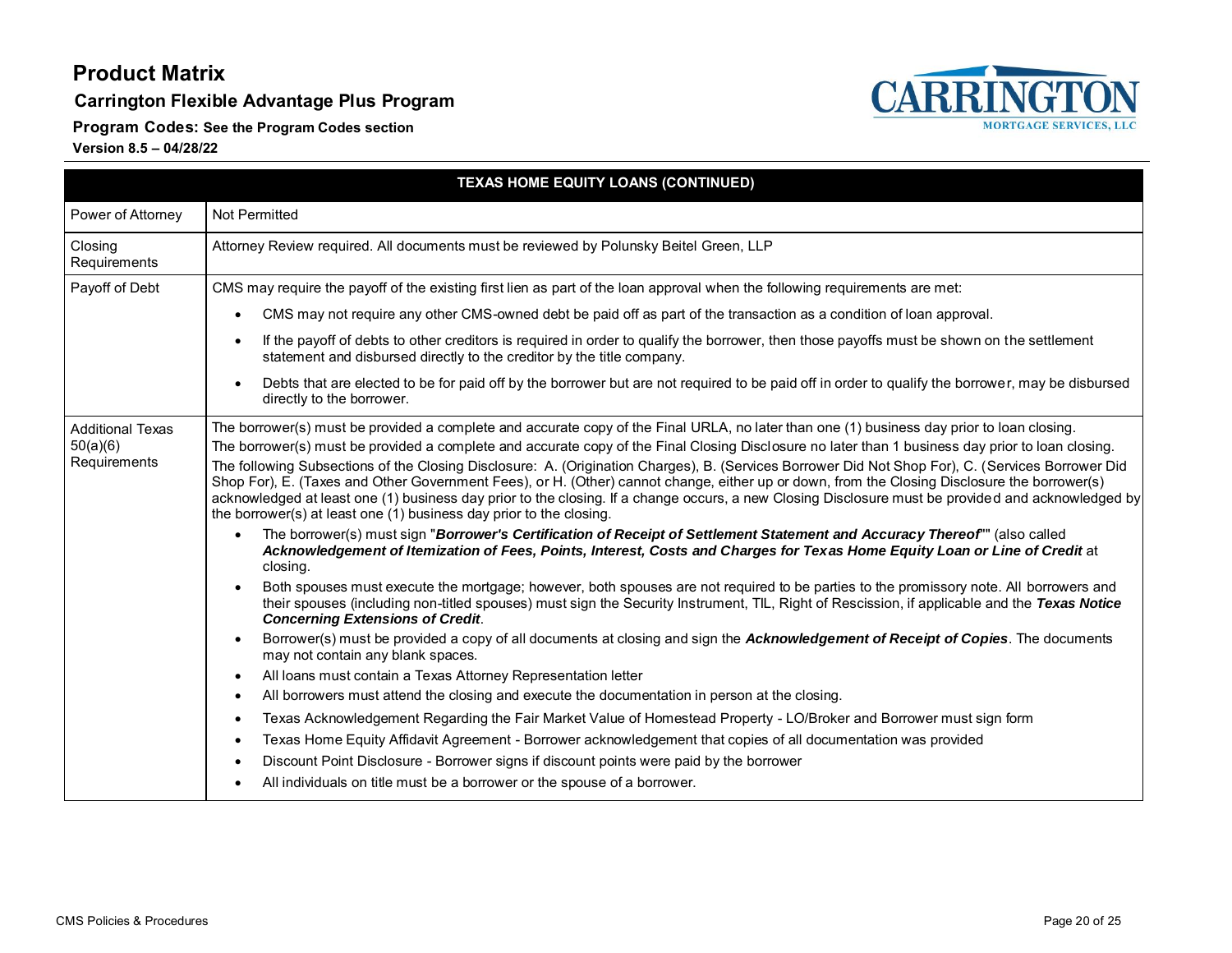**Carrington Flexible Advantage Plus Program**





| TEXAS HOME EQUITY LOANS (CONTINUED)                 |                                                                                                                                                                                                                                                                                                                                                                                                                                                                                                                                                                                                                                                                                                              |
|-----------------------------------------------------|--------------------------------------------------------------------------------------------------------------------------------------------------------------------------------------------------------------------------------------------------------------------------------------------------------------------------------------------------------------------------------------------------------------------------------------------------------------------------------------------------------------------------------------------------------------------------------------------------------------------------------------------------------------------------------------------------------------|
| 12 Day Waiting<br><b>Period Requirements</b>        | Closing documents may NOT be signed before the later day of the following:<br>Borrower submits loan application, or<br>$\bullet$<br>Borrowers receive a copy of the required Texas Notice Concerning Extensions of Credit.<br>Proof of receipt is required for confirmation of the date the borrower receives a copy of the notice. Proof includes a borrower signed and dated the<br>Notice or a date delivery receipt. The delivery receipt must show the borrower(s) name, address, and date delivered.<br>If the borrower is married, a copy of the notice must be provided to the non-borrowing spouse and the 12 day waiting period applies. The non-<br>borrowing spouse must sign the 12-Day Notice. |
| Calculating the Texas<br>12 Day Waiting<br>Period   | Count 12 calendar days after the borrower receives the Notice (do NOT count the day the borrower receives the Notice).<br>If the 12th day falls on a Saturday, Sunday, or Holiday - Move to the next business day.                                                                                                                                                                                                                                                                                                                                                                                                                                                                                           |
| Non-Borrowing<br>Spouse and/or an<br>Owner-In-Title | A married borrower may not create a lien against the property unless his/her spouse consents to the lien by signing the appropriate documents. An<br>owner-in-title (whether a spouse or individual) must sign the application and Texas Home Equity Notice (English or Spanish) at the time of application,<br>along with all appropriate documentation.                                                                                                                                                                                                                                                                                                                                                    |
| Subordinate<br>Financing                            | Only one lien subject to Texas Section 50(a)(6) provisions may be secured by the subject property at any given time, regardless of lien position.<br>New subordinate financing is not allowed, but existing subordinate financing may remain in place.<br>Existing subordinate financing is subject to the following:<br>• Second lien must be re-subordinated<br>• Maximum 80% CLTV<br>Second lien may not be a HELOC or a reverse mortgage                                                                                                                                                                                                                                                                 |
| <b>Escrow Accounts</b>                              | Escrow Accounts are required. For new construction escrow accounts set-up based solely on the land value a letter from the borrower(s) is required.<br>The letter must acknowledge the borrower(s) have been advised that the property tax amount disclosed on the First Payment Letter will be based on<br>the land value only and the monthly payment amount will increase once the property is reassessed to include the land plus any improvements.                                                                                                                                                                                                                                                      |
| Ineligible Borrowers                                | Non-Occupant co-borrowers, co-signers, and borrowers not on title are not eligible for Texas Home Equity financing.                                                                                                                                                                                                                                                                                                                                                                                                                                                                                                                                                                                          |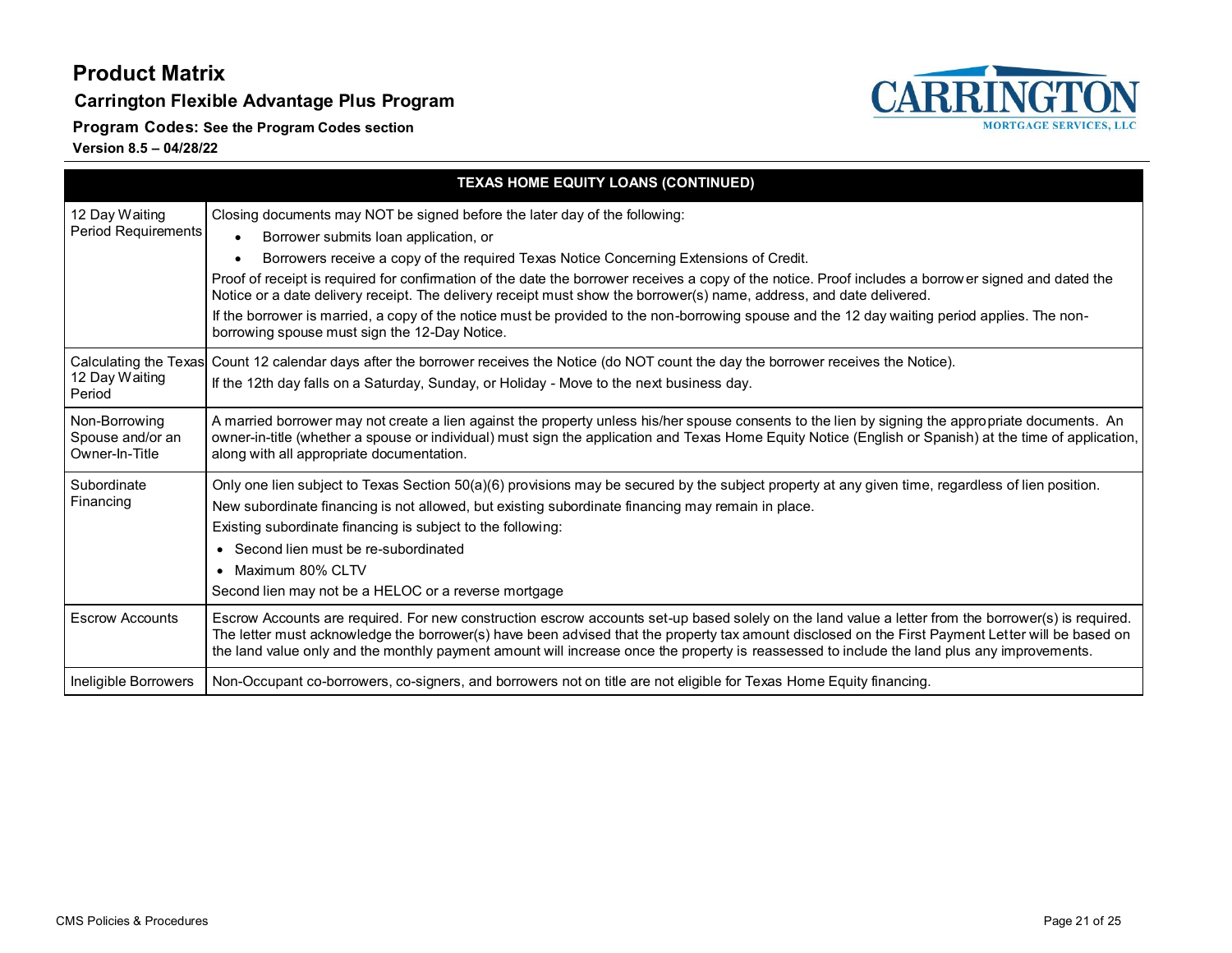#### **Carrington Flexible Advantage Plus Program**

**Program Codes: See the Program Codes section**

| <b>Carrington Flexible Advantage Plus Program Codes</b> |                                                 |
|---------------------------------------------------------|-------------------------------------------------|
| <b>Program Code</b>                                     | <b>Description</b>                              |
| NE30F                                                   | 30-Year Fixed                                   |
| NE30FALT1YR                                             | 30-Year Fixed 1 Year Alternative Documentation  |
| NE30FBANK12                                             | 30–Year Fixed 12 Month Bank Statements          |
| NE30FBANK24                                             | 30–Year Fixed 24 Month Bank Statements          |
| NE51A                                                   | 5/1 LIBOR ARM                                   |
| NE51AALT1YR                                             | 5/1 LIBOR ARM 1 Year Alternative Documentation  |
| NE51ABANK12                                             | 5/1 LIBOR ARM 12 Month Bank Statements          |
| NE51ABANK24                                             | 5/1 LIBOR ARM 24 Month Bank Statements          |
| NE71A                                                   | 7/1 LIBOR ARM                                   |
| NE71AALT1YR                                             | 7/1 LIBOR ARM 1 Year Alternative Documentation  |
| NE71ABANK12                                             | 7/1 LIBOR ARM 12 Month Bank Statements          |
| NE71ABANK24                                             | 7/1 LIBOR ARM 24 Month Bank Statements          |
| <b>NE101A</b>                                           | 10/1 LIBOR ARM                                  |
| NE101AALT1YR                                            | 10/1 LIBOR ARM 1 Year Alternative Documentation |
| NE101ABANK12                                            | 10/1 LIBOR ARM 12 Month Bank Statements         |
| NE101ABANK24                                            | 10/1 LIBOR ARM 24 Month Bank Statements         |

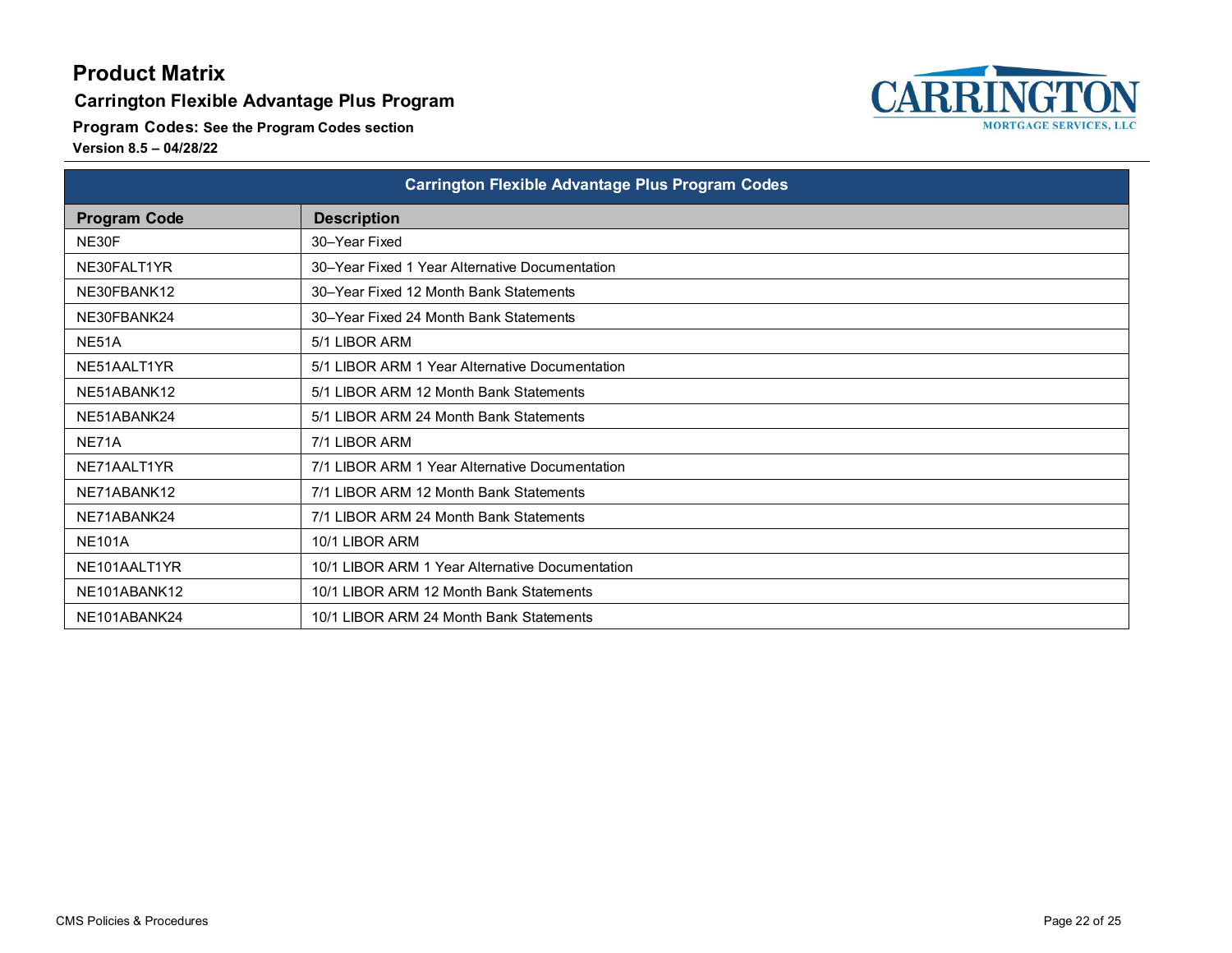**Carrington Flexible Advantage Plus Program**

**Program Codes: See the Program Codes section**

| Carrington Flexible Advantage Plus Program Codes - Interest Only |                                                               |
|------------------------------------------------------------------|---------------------------------------------------------------|
| <b>Program Code</b>                                              | <b>Description</b>                                            |
| NE51AIO                                                          | 5/1 LIBOR ARM Interest Only                                   |
| NE51AALT1YRIO                                                    | 5/1 LIBOR ARM 1 Year Alternative Documentation Interest Only  |
| NE51ABANK12IO                                                    | 5/1 LIBOR ARM 12 Month Bank Statements Interest Only          |
| NE51ABANK24IO                                                    | 5/1 LIBOR ARM 24 Month Bank Statements Interest Only          |
| NE71AIO                                                          | 7/1 LIBOR ARM Interest Only                                   |
| NE71AALT1YRIO                                                    | 7/1 LIBOR ARM 1 Year Alternative Documentation Interest Only  |
| NE71ABANK12IO                                                    | 7/1 LIBOR ARM 12 Month Bank Statements Interest Only          |
| NE71ABANK24IO                                                    | 7/1 LIBOR ARM 24 Month Bank Statements Interest Only          |
| NE101AIO                                                         | 10/1 LIBOR ARM Interest Only                                  |
| NE101AALT1YRIO                                                   | 10/1 LIBOR ARM 1 Year Alternative Documentation Interest Only |
| NE101ABANK12IO                                                   | 10/1 LIBOR ARM 12 Month Bank Statements Interest Only         |
| NE101ABANK24IO                                                   | 10/1 LIBOR ARM 24 Month Bank Statements Interest Only         |

| Carrington Flexible Advantage Plus Texas Home Equity Program Codes |                                                                             |  |
|--------------------------------------------------------------------|-----------------------------------------------------------------------------|--|
| <b>Program Code</b>                                                | <b>Description</b>                                                          |  |
| NE30FTX                                                            | 30-Year Fixed Texas Home Equity                                             |  |
| NE30FTXALT1YR                                                      | 30-Year Fixed Texas Home Equity 1 Year Alternative Documentation            |  |
| NE30FTXBANK12                                                      | 30-Year Fixed Texas Home Equity 12 Month Bank Statements                    |  |
| NE30FTXBANK24                                                      | 30-Year Fixed Texas Home Equity 24 Month Bank Statements                    |  |
| NE30FTXCONVERT                                                     | 30-Year Fixed Texas Home Equity Conversion                                  |  |
| NE30FTXCONVERTALT1YR                                               | 30–Year Fixed Texas Home Equity Conversion 1 Year Alternative Documentation |  |
| NE30FTXCONVERTBANK12                                               | 30-Year Fixed Texas Home Equity Conversion 12 Month Bank Statements         |  |
| NE30FTXCONVERTBANK24                                               | 30–Year Fixed Texas Home Equity Conversion 24 Month Bank Statements         |  |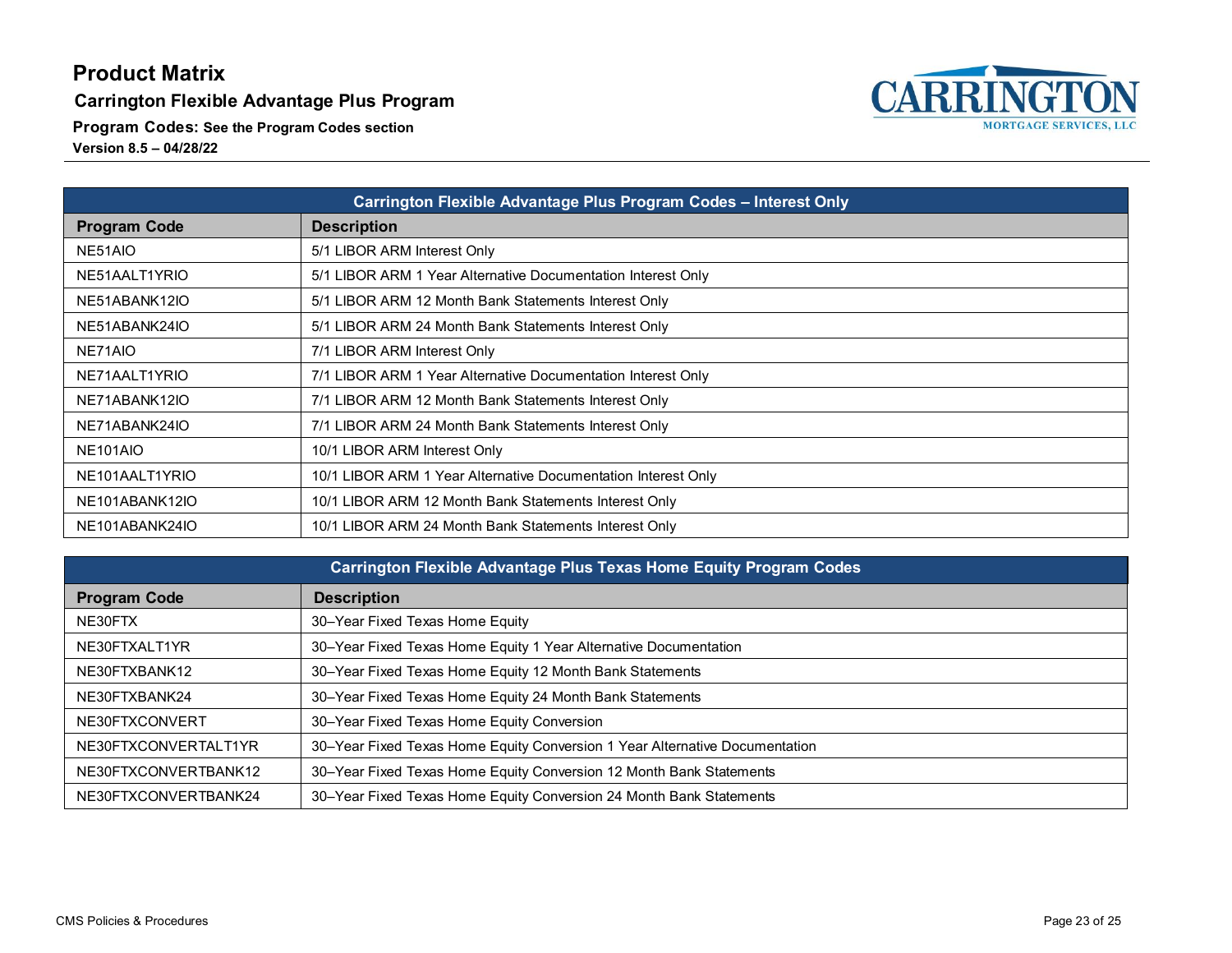#### **Carrington Flexible Advantage Plus Program**

**Program Codes: See the Program Codes section**